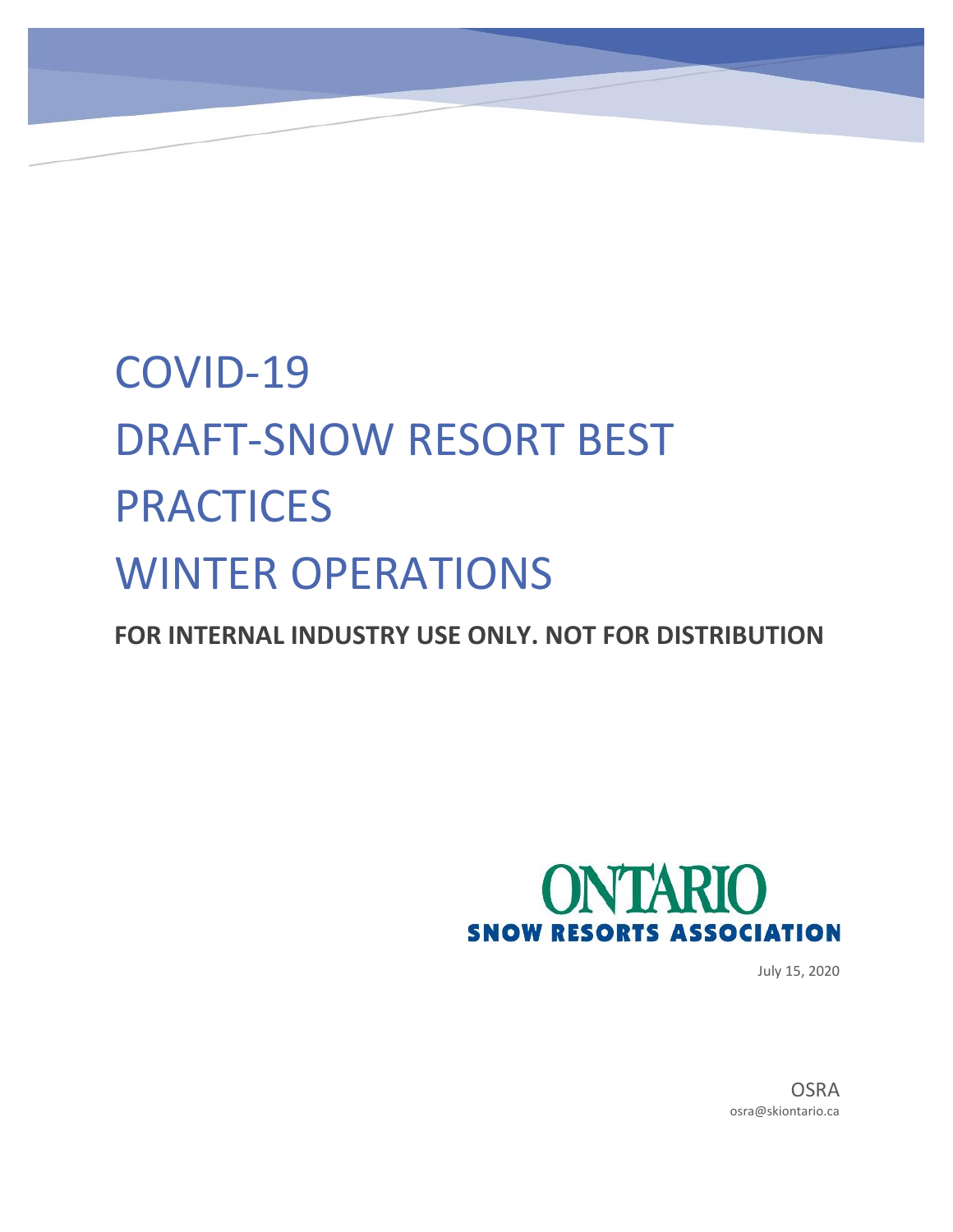Dear OSRA Member,

Attached to this letter is a Draft of the Ontario Snow Resorts Association, COVID-19 Winter Best Practices version as of July 15<sup>th</sup>, 2020. This document was developed nationally in collaboration with Canada West Ski Areas Association (CWSAA), Ontario Snow Resorts Association (OSRA), Association des Station de Ski du Québec (ASSQ), Atlantic Snow Resorts Association (ASRA), and with contributions from the National Ski Areas Association (NSAA) in the US. All readers of this document should note the following regarding the COVID-19 Winter Best Practices:

- The document provides guidance only and does not supersede any official Authority. Snow Resorts must follow provincial health authorities and regulator guidance and regulations.
- The document versions drafts are best envisioned as a living document. OSRA members and all parties receiving this document have not been asked to "sign on" to this document or guarantee its implementation.
- This document is purposefully marked as draft. Given the current and rapidly changing environment associated with the COVID-19 global pandemic, it is expected that these best practices will evolve to meet updated provincial health authority advice and guidance.
- **This document is not intended as a public-facing document or for open circulation**.
- An additional template for COVID-19 Winter Best Practices is being drafted and will be circulated and will be made available to members upon request from OSRA later this summer.
- Feedback on this version of the COVID-19 Winter Best Practices can be sent to kevin@skiontario.ca

OSRA would like to take the opportunity to thank OSRA Risk Committee, OSRA Board of Directors, CWSAA Risk Committee, CWSAA Board of Directors, ASSQ, ASRA, Ecosign Mountain Resort Planners, and Kate Collins- Cavers for their expertise and contribution to this document.

Please contact the OSRA office with any questions and further updates will be made as they become available.

Thank you,

Kevin Nichol President Ontario Snow Resorts Association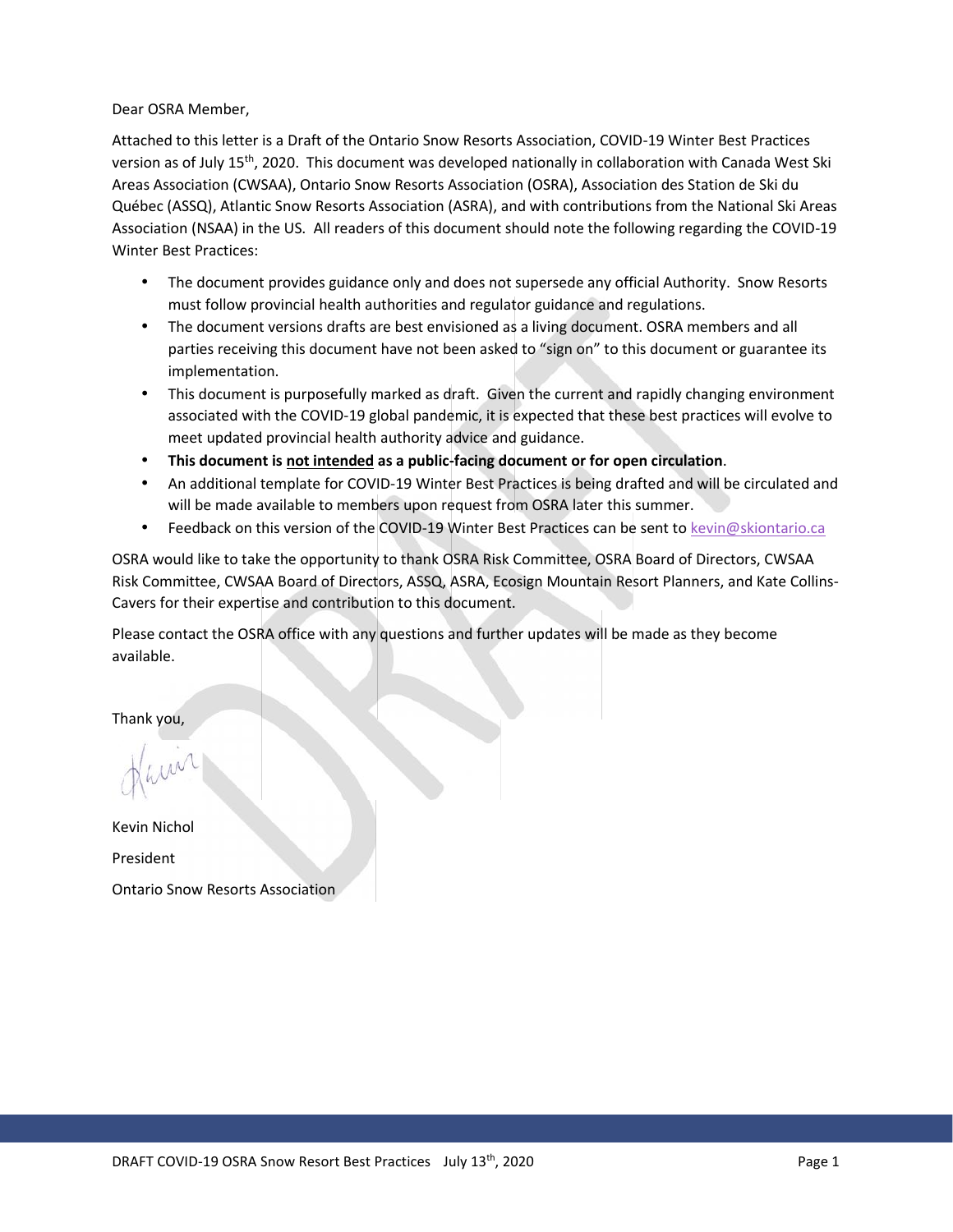This report was prepared by: Ecosign Mountain Resort Planners, CWSAA, OSRA, ASSQ, with content and input from multiple industry-wide working groups of Snow Resort professionals and Kate Collins-Cavers.

Thank you to Inter-Mtn Enterprises for the sign images included in this document.

This document is intended as a resource for Snow Resort managers. It is a compilation of information for snow resort personnel and other industry professionals and associations.

This document is not intended to dictate requirement and should not be interpreted as a standard. It contains informational resources and examples that may be updated, revised or withdrawn at any time. It is provided without warranty of any kind.

Operations will vary from area to area. Deviation from the information presented may be dictated by the circumstances of each unique situation and by the policies, procedures and protocols of each individual Snow Resort. Laws, regulations and policies may also vary in different jurisdictions. The guidance contained within this document is not meant to exempt Snow Resorts from their existing occupational health and safety (OHS) or industry requirements.





# **SNOW RESORTS ASSOCIATION**

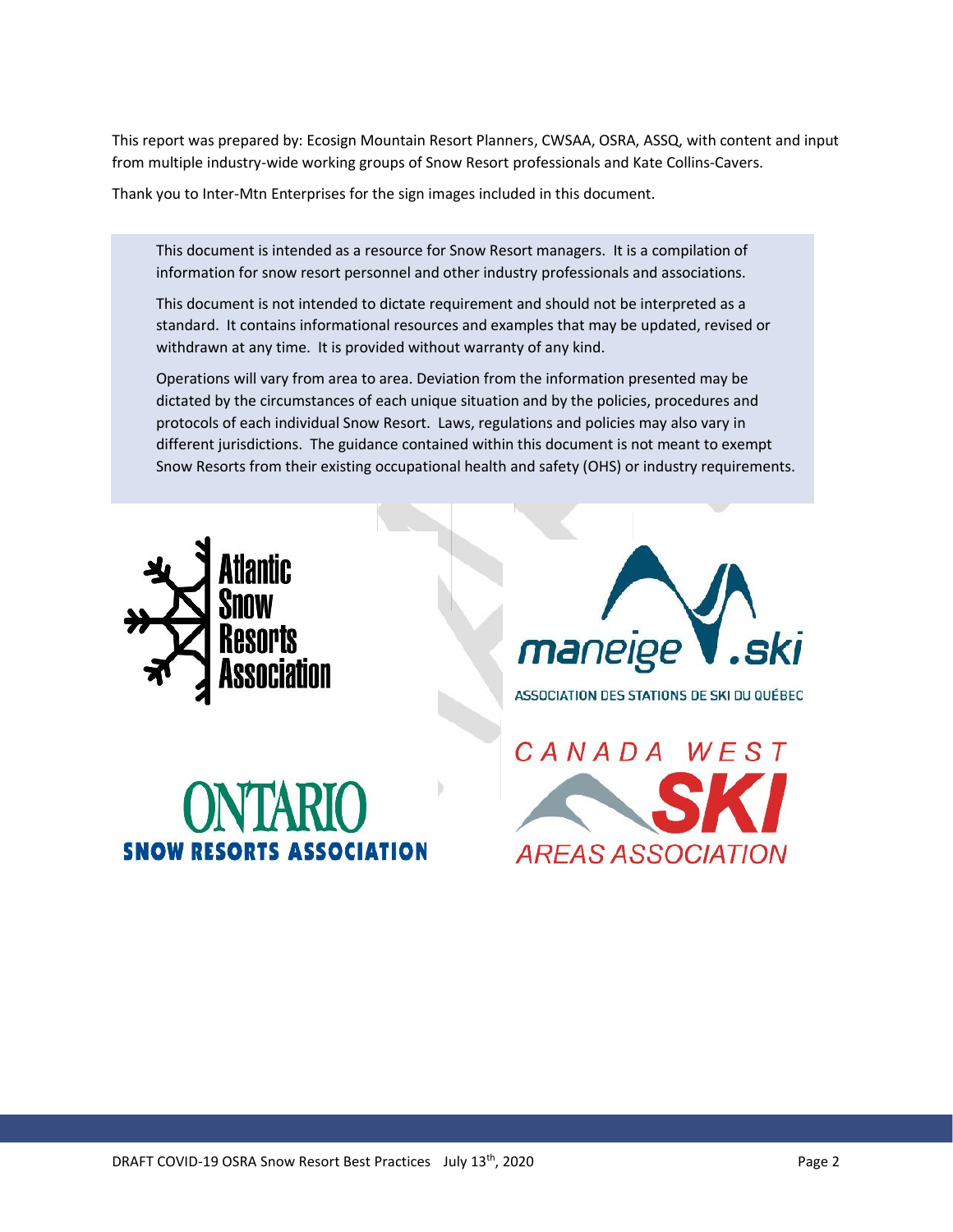# Table of Contents

| 1. |     |       |  |
|----|-----|-------|--|
|    | 1.1 |       |  |
|    | 1.2 |       |  |
|    | 1.3 |       |  |
|    | 1.4 |       |  |
| 2. |     |       |  |
|    | 2.1 |       |  |
|    | 2.2 |       |  |
|    | 2.3 |       |  |
|    | 2.4 |       |  |
|    | 2.5 |       |  |
|    | 2.6 |       |  |
|    |     |       |  |
|    | 2.8 |       |  |
|    |     | 2.8.1 |  |
|    |     | 2.8.2 |  |
|    |     |       |  |
|    |     |       |  |
|    |     |       |  |
| 3. |     |       |  |
|    | 3.1 |       |  |
|    | 3.2 |       |  |
|    | 3.3 |       |  |
|    | 3.4 |       |  |
|    | 3.4 |       |  |
|    | 3.5 |       |  |
|    |     |       |  |
|    |     |       |  |
|    | 3.6 |       |  |
|    | 3.7 |       |  |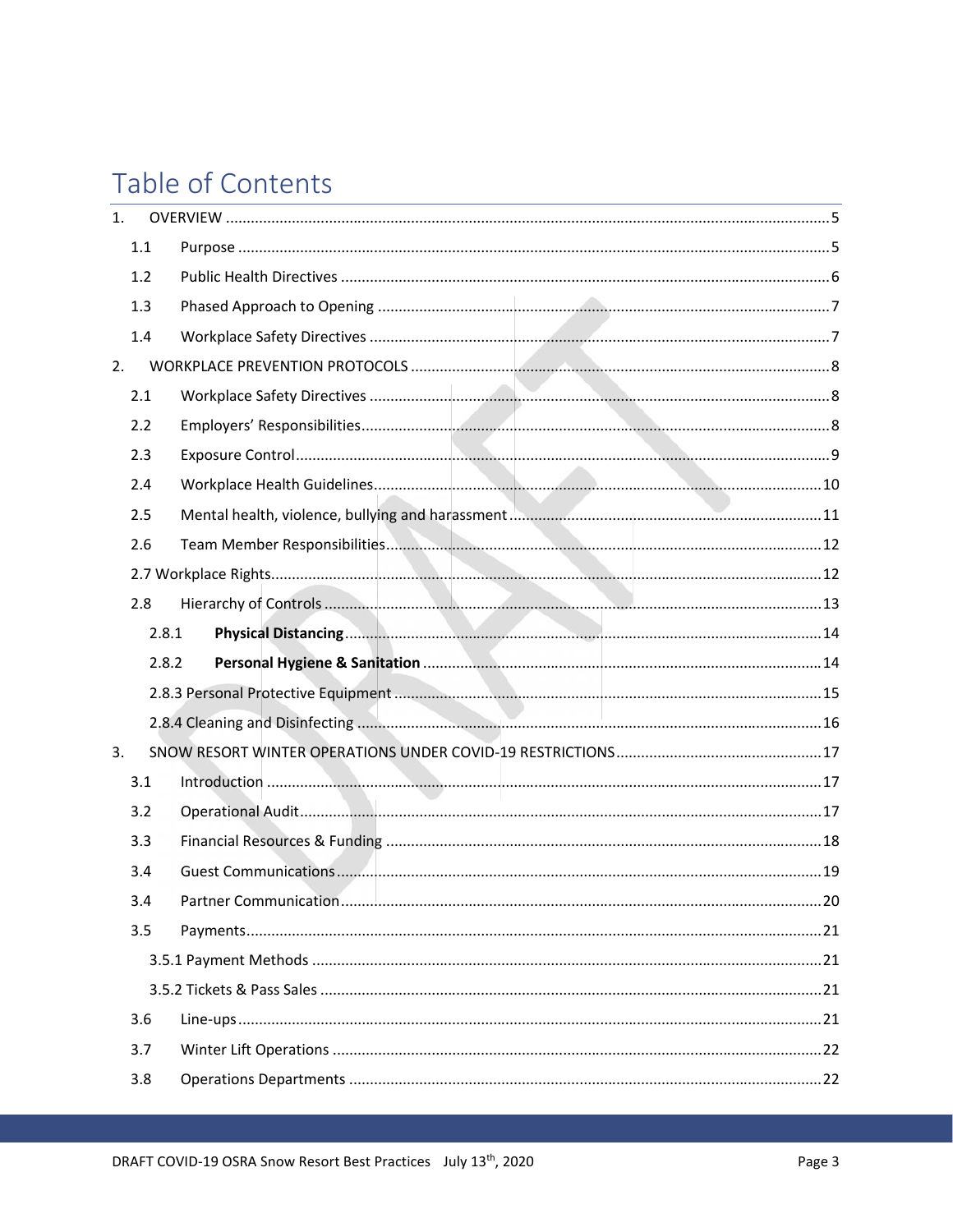| 3.9    |  |
|--------|--|
| 3.9.1  |  |
| 3.10   |  |
| 3.11   |  |
| 3.11.1 |  |
| 3.12   |  |
|        |  |
|        |  |
| 3.12.3 |  |
|        |  |
| 3.14   |  |
| 3.15   |  |
| 3.13   |  |
|        |  |
|        |  |
|        |  |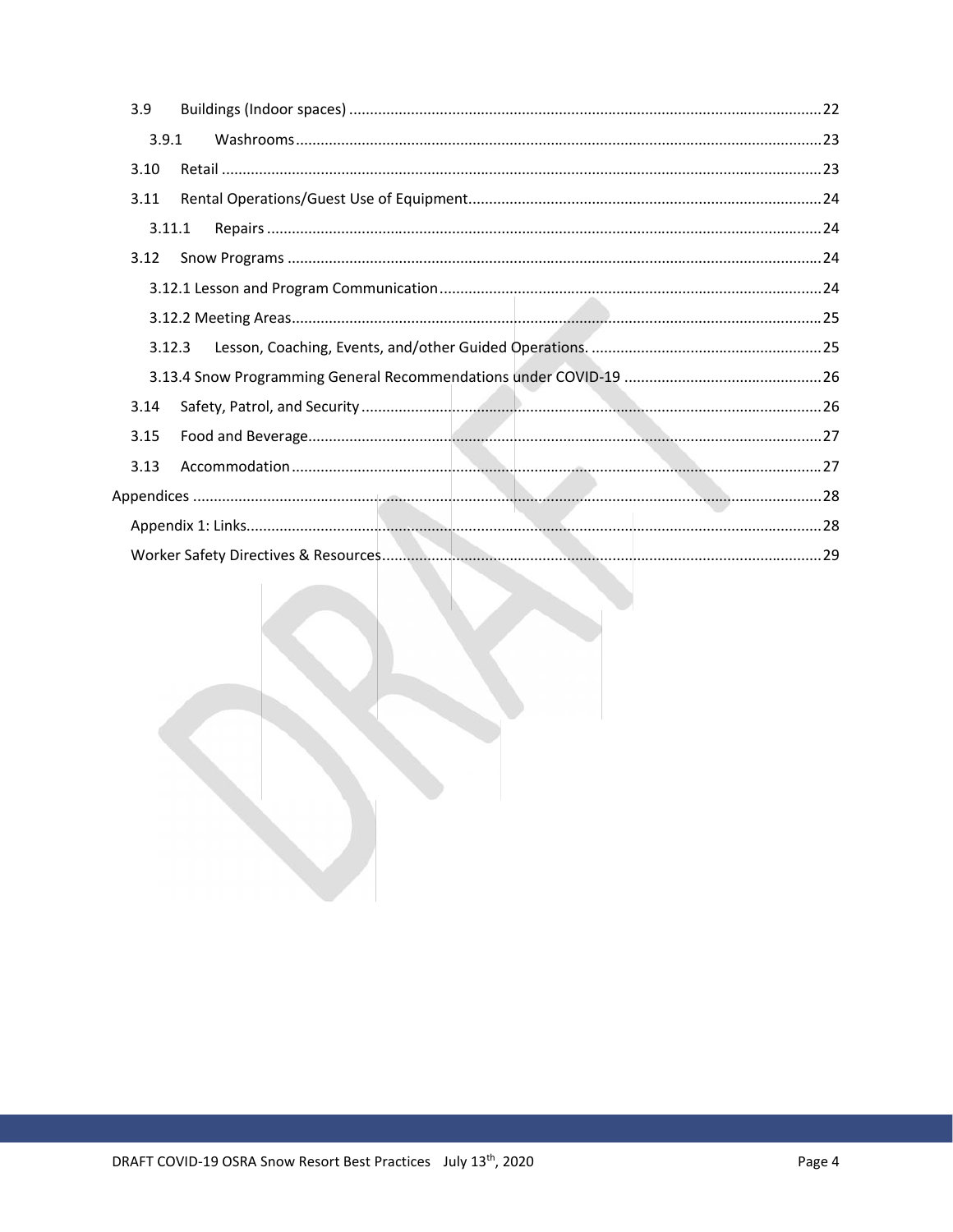# 1. OVERVIEW

This document has been prepared on behalf of the four Canadian associations representing the alpine ski and snowboard industry in Canada. The four associations are:

- Atlantic Snow Resorts Association (ASRA)
- Association des Stations des Skis du Québec (ASSQ)
- Ontario Snow Resorts Association (OSRA)
- Canada West Snow Resorts Association (CWSAA)

A primary area of focus for each of these associations is safety and risk management. This guide is intended as a national and provincial set of best practices for the operation of snow resorts during the COVID-19 pandemic. A Steering Committee from the associations was established and Ecosign Mountain Resort Planners, an internationally renowned consulting firm specializing in ski resort planning was retained to assist with the work. Ecosign is widely regarded as one of the world's leading mountain resort planners, with projects on five continents. Their knowledge in assessing the capacity balance of the various components of Snow Resort operations has guided development of the best practices based on the directions of Public Health authorities, government, and Occupational Health & Safety regulators. The resulting guide has drawn input from a wide cross-section of the Snow Resort operators across Canada.

As the rate of transmission of the COVID-19 virus slows across Canada, the federal and provincial governments are working with industry sectors to safely resume operation and protect workers, the public, and communities. Protocols must address how the current series of Public Health Office (PHO) orders and recommendations will be followed, including:

- **Emergency Orders**
- Prohibition of large gatherings
- Physical distancing of 2 meters
- Frequent hand hygiene
- Cleaning and disinfection
- Self-isolation policy for employees who have symptoms of or have tested positive for COVID-19
- 14-day self-quarantine for people who have traveled outside of Canada
- Phased Approach to re-opening the economy

#### 1.1 Purpose

This document provides practical advice and guidelines to ensure safe operations of snow resorts as we all learn about the phased approach to reopening during the COVID-19 pandemic.

The purpose of this document is to assist each snow resort in adapting their business to safely operate within the emergency restrictions imposed by the Federal Government, Provincial Government, and Health Organizations to limit the transmission of the virus that causes the COVID-19 illness.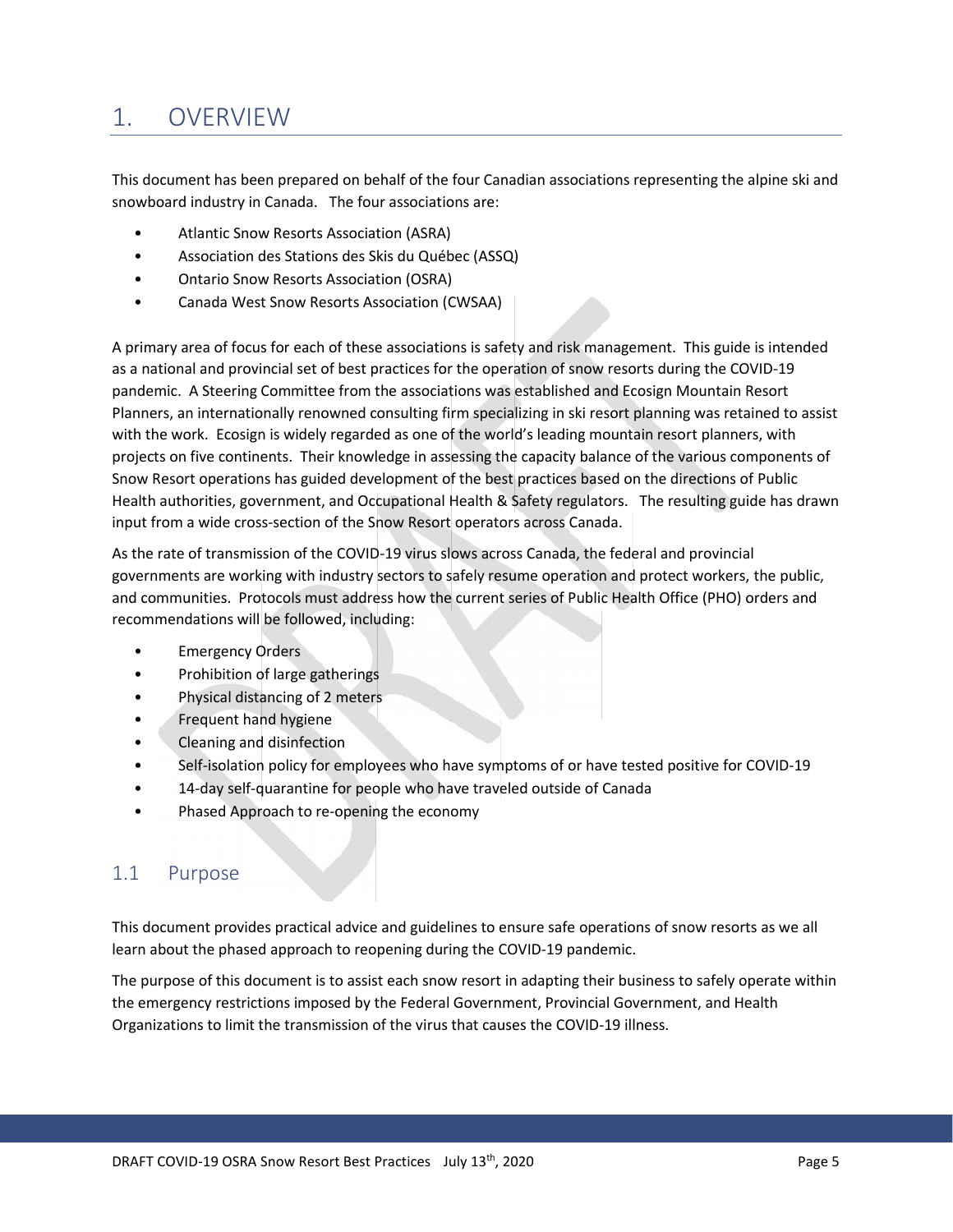The preparation of these guidelines is based on the following assumptions:

- Federal, Provincial and Municipal government restrictions allow for attendance by the public at snow resorts for outdoor recreation.
- Requirements to avoid person to person transmission of the COVID-19 virus by physical distancing of 2 metres between non-household members, remains in effect.
- Providing a physical barrier and/or personal protective equipment (PPE) used in situations where physical distancing cannot be achieved.
- Cleaning and disinfection measures to reduce or eliminate the potential of surface to hand and/or airborne transmission(s).
- Visitors to a Snow Resort consist of many separate household groups and individuals, and do not constitute a large gathering. Snow Resort Operators will implement measures to encourage these groups to remain physically distanced from one another and from the employees while they are visiting.

#### 1.2 Public Health Directives

Currently all tiers of government have declared a "State of Emergency" regarding the potential danger to public health caused by the COVID-19 novel coronavirus. The various levels of governments have continued to issue Public Health Orders and Directives as well as guidance for the general public, businesses and employees over the last several months, and it is expected that they will continue to provide similar guidance for the foreseeable future. Businesses who are able and wishing to operate during the pandemic must ensure they are compliant with the requirements of their provincial and municipal public health agencies.

The operational best practices put forth in this document, fall underneath the guidance provided by official authorities and regulators. Please see appendix 1 for individual links to provincial jurisdictions.

Many snow resort operators also provide other tourism related businesses/amenities, such as food and beverage, events, and public accommodation. Given these sectors have developed their own guidelines for operations during COVID-19, where applicable, the snow resorts may defer to the best practices of that specific sector to foster consistency, including:

**Restaurants Canada:** ctrl click for information & resources **Hotel Association of Canada**: ctrl click for information & resources **Ontario Restaurant, Hotel & Motel Association** ctrl click for information & resources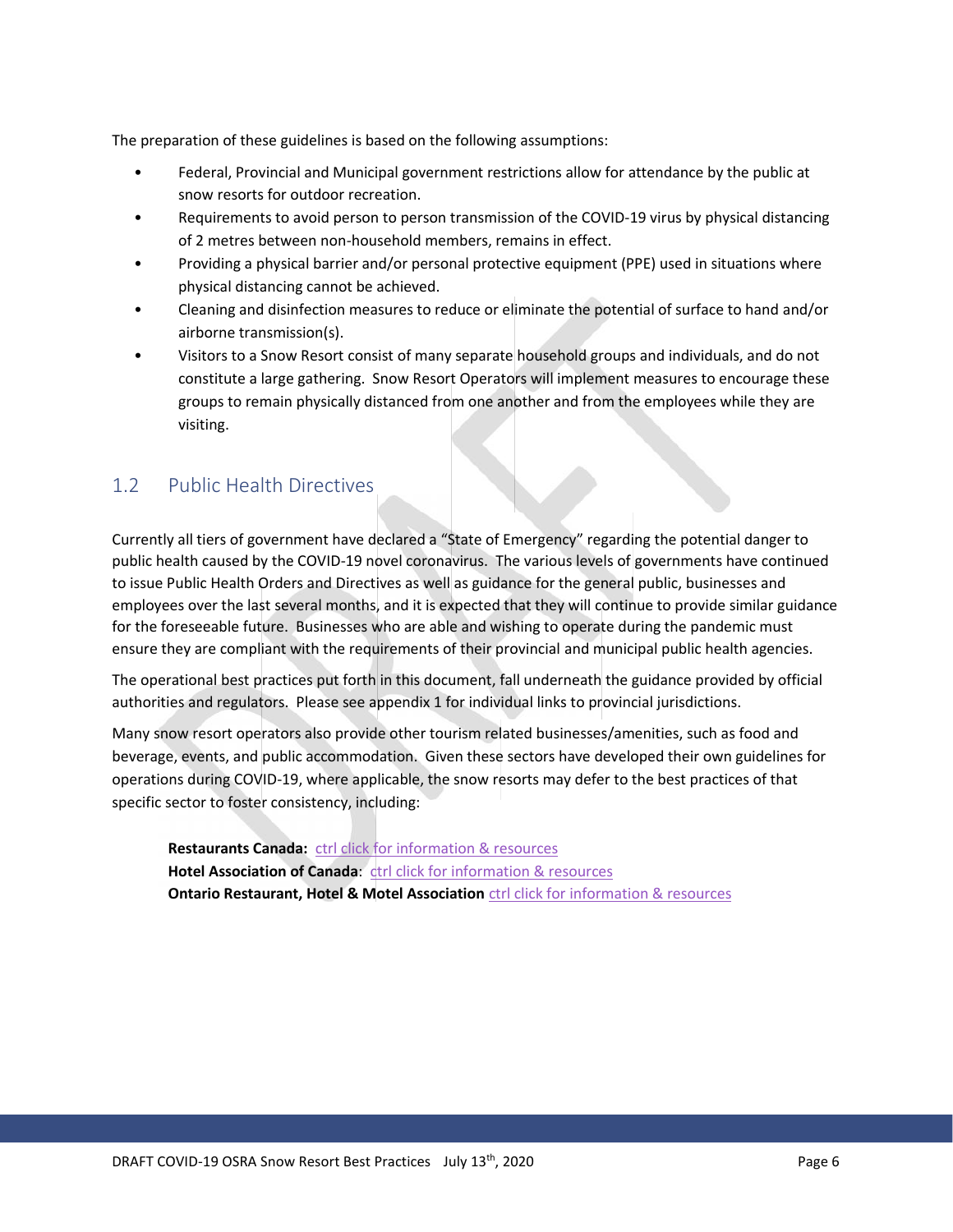#### 1.3 Phased Approach to Opening

At the beginning of the COVID-19 pandemic the federal and provincial government announced emergency orders to shut-down non-essential businesses. Once the provincial governments regained suitable level of control over the spread of COVID-19, they introduced a regional phased approach to reopening business based on risk level. The province has indicated that they will reserve the right to process ahead or retract any of the phases if there are community outbreaks, second or third waves or a vaccine is available.

All three phases may have some level of impact on a Snow Resort's ability to return to pre-pandemic full operations, it is therefore important to consider developing a business plan and strategy to operate within the restrictions of emergency orders and phased approach for reopening.

See below for an abbreviated table of the phased approach to reopening. See link for full ctrl click for information & resources phased approach resource.

| Phase 1                             | Phase 2                            | Phase 3                            |
|-------------------------------------|------------------------------------|------------------------------------|
| Re-opening industry services &      | Re-opening more workplaces.        | Opening all workplaces             |
| retail with restrictions.           |                                    | responsibly.                       |
| Re-opening outdoors,                | Opening more community and         | Further relaxing the restrictions  |
| recreational & seasonal activities  | outdoor spaces and allowing        | on recreational spaces and public  |
| with restrictions.                  | some larger public gatherings.     | gatherings. Allowing 50 people     |
|                                     |                                    | indoor gatherings and 100 people   |
|                                     |                                    | outdoor gatherings. Large public   |
|                                     |                                    | gatherings such as concerts, night |
|                                     |                                    | clubs, and sporting events will    |
|                                     |                                    | continue to be restricted.         |
| Re-opening of health care           | Continuing to reopen full services | Allowing full services to resume.  |
| facilities if they are able to meet | with some restrictions.            | Maintaining protections for        |
| COVID-19 related requirements       | Maintaining protections for        | vulnerable populations and         |
| to operate.                         | vulnerable populations and the     | continued practices of physical    |
|                                     | continued practice of physical     | distancing, hand washing, and      |
|                                     | distancing, hand washing,          | respiratory hygiene, and           |
|                                     | respiratory hygiene, and           | significant mitigation plans to    |
|                                     | significant mitigation plans to    | limit health risks.                |
|                                     | limit health risks.                |                                    |

#### 1.4 Workplace Safety Directives

Each Province has a provincial agency, or agencies, dedicated to promoting safe and healthy workplaces. The provincial regulators set their own regulations and **employers must follow those regulations**. The regulator partners with employees and employers to prevent work-related injury, disease, and disability. These agencies help businesses meet their obligations to provide a safe workplace for all their employees.

The Snow Resort Sector Best Practices incorporates and follows these regulations. See Appendix 1 for links to provincial work safety agencies to get the most up to date information.

Employers in Canada have obligations to ensure the health, safety and welfare of workers and other persons in the vicinity of a workplace. With respect to COVID-19, that responsibility includes protecting workers by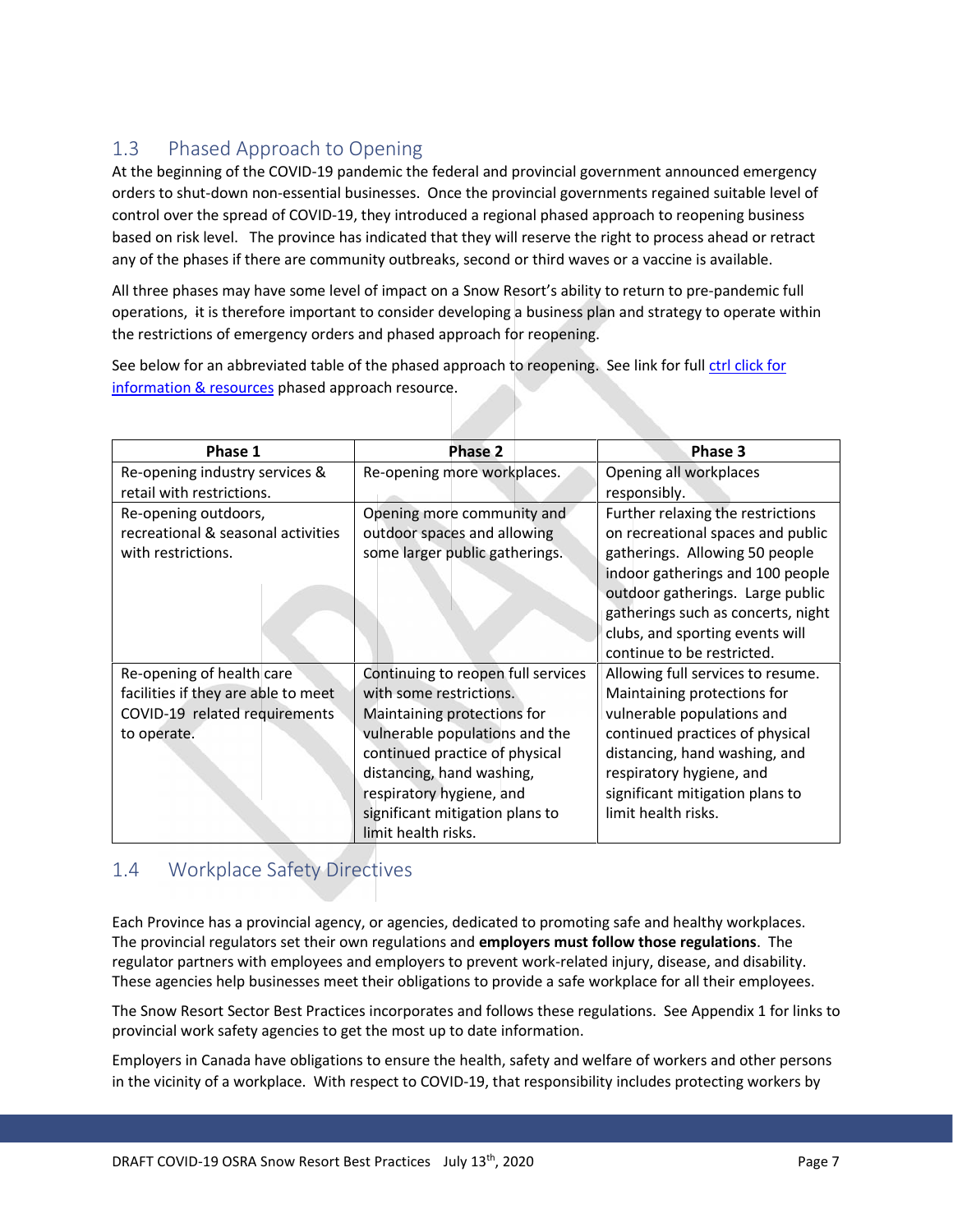following the orders issued by the office of the provincial health officer, guidance provided by the Public Health Agency of Canada and the latest news released from the government. In addition to provincial authorities, national guidelines may be found:

Canada: ctrl click for information & resources

Ontario: ctrl click for information & resources

# 2. WORKPLACE PREVENTION PROTOCOLS

During the COVID-19 outbreak, snow resort operators will follow all mandates/orders from Health Canada, their respective Provincial Health Offices (PHO), as well as regional, municipal and health/workplace safety authorities.

As more is learned about COVID-19, it is understood that best practices will evolve to ensure worker safety. The **Occupational Joint Health & Safety** (JHSC) committees and/or Safety Representatives as well as key team leaders within your organization will be an invaluable source of input directly from workers that will assist in developing a safety plan aimed to amend and advance implemented protocols.

To comply with current federal, provincial and regional recommendations, and existing protocols related to influenza/respiratory hygiene and pandemic planning, each organization will implement protocols while remaining adaptable as the situation continues to evolve.

*(The reference to the term "Team Members" refers to the employees and volunteer workers of the Snow Resort operator and to contractors/subcontractors working within the Snow Resort operator's property or Controlled Recreational Area.)*

#### 2.1 Workplace Safety Directives

As previously mentioned, each Province has a provincial agency, or agencies, dedicated to promoting safe and healthy workplaces. The provincial regulators set their own regulations and **employers must follow those regulations**. The snow resort sector best practices incorporate and follow these regulations. See Appendix 1 for links to provincial work safety agencies to get the most up to date information.

#### 2.2 Employer Responsibilities

During the COVID-19 pandemic employers are to lead their teams through various phases of the "State of Emergency". It is important to continually develop your emergency safety plans to ensure business continuity during the pandemic. Employers, along with their teams, should develop a safety plan to demonstrate how the business can safely operate for guests, employees, contractors, suppliers, and other visitors that may enter the business property. An employer may develop emergency safety plans that may include, but are not limited to the following:

- 1. How will employers ensure all workers know how to keep themselves safe from exposure?
- 2. How will employers screen for COVID-19?
- 3. How will employers control the risk of transmission in the workplace?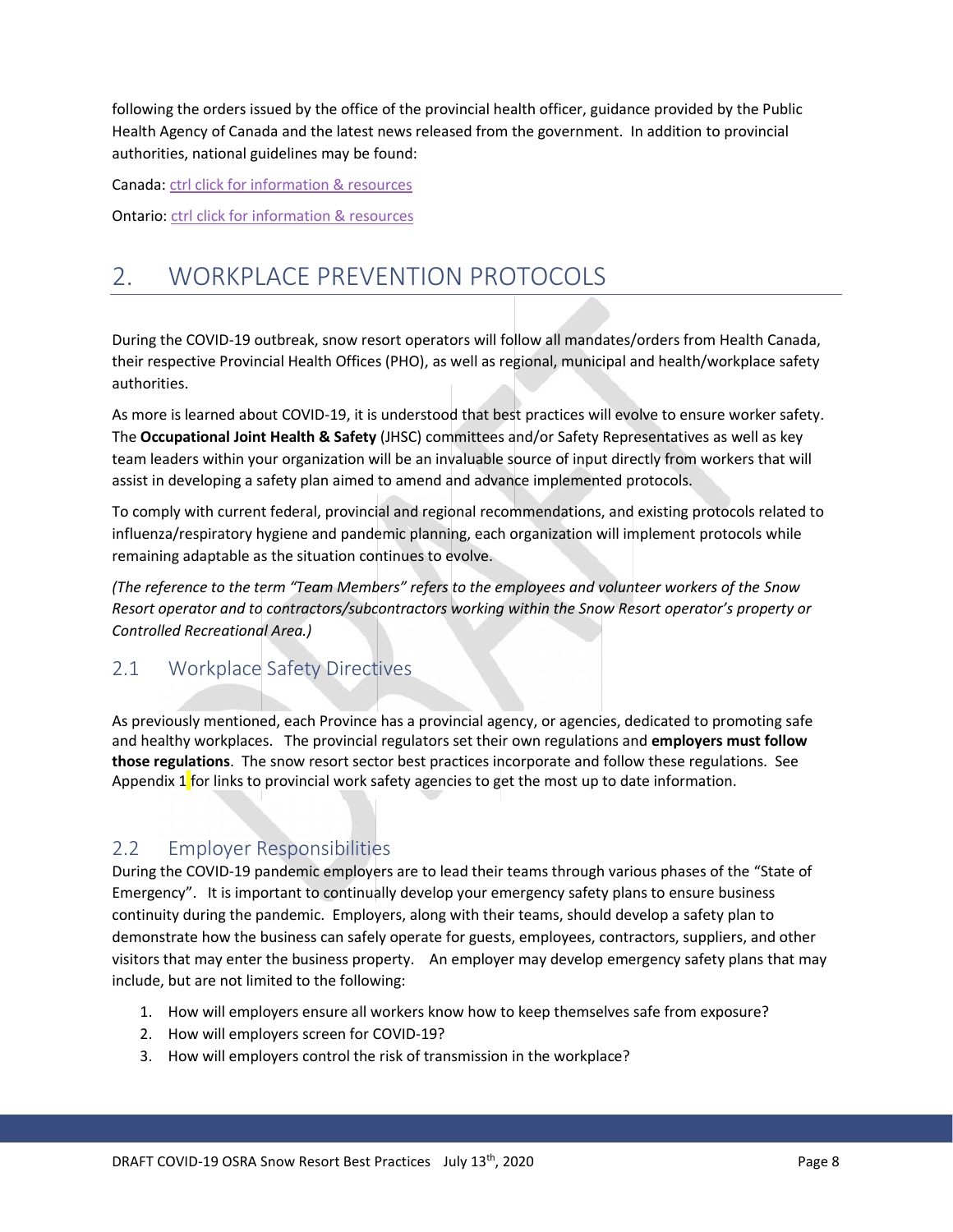- 4. What will employers do if there is a potential case of, or suspected exposure to COVID-19 at the workplace?
- 5. How will employers manage any new risks caused by changes to the way they operate their business?
- 6. How will employers make sure the plan is still working?

The Government of Ontario has provided resources to assist with developing a COVID-19 safety plan for your business. ctrl click for information & resources

Businesses must regularly assess and/or inspect for hazards within their operations while taking appropriate steps to eliminate or control the associated risk. Businesses must also ensure they are taking all the appropriate actions to protect themselves and others against the risk of exposure to COVID-19.

Such controls will include adhering to current public health orders, if applicable, and public health advice, as well as implementing best practices to keep their employees and guests safe.

Refer also to section 3.2 related to Snow Resorts Operational Audits.

#### 2.3 Exposure Control

Employers are to implement a plan that reduces the risk of exposure to COVID-19. This includes a provision for written policies and procedures, communicating precautions to workers, and training supervisors and workers to follow the precautions.

Employers are to undertake regular inspections of the workplace, document and remedy unsafe or harmful conditions without delay, and update the workplace COVID safety plans as needed. With respect to potential COVID-19 exposures, employers should:

- Ensure that physical distancing is maintained wherever possible;
- Review work procedures to ensure appropriate distancing;
- Identify potential means of transmission on surfaces and minimize worker contact with those surfaces and regularly sanitize such surfaces;
- Assess and address new risks from resuming or making changes to operations.
- Stay informed of all public health orders, directions, and requirements, and take appropriate action in their workplace to prevent transmission of the virus.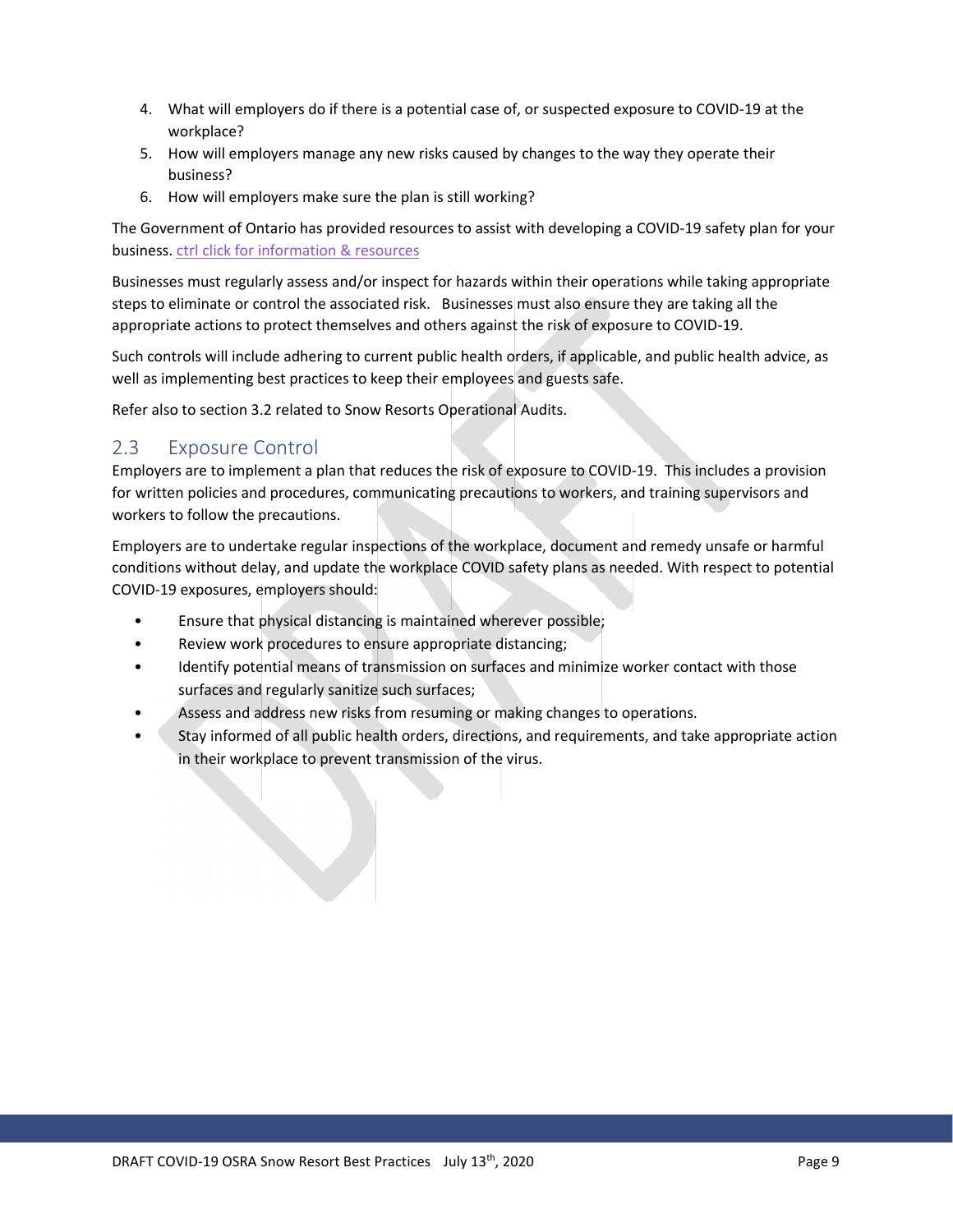#### 2.4 Workplace Health Guidelines

The organization's updated team illness policy will be communicated to all Team Members before returning to work.

Workplace illness policies should address the following:

- Not to come to work if sick or feeling ill
- Expectations from Team Members when they report to work (e.g. washing hands, wearing PPE, undergoing wellness assessment)
- What Team Members should do if they feel sick (e.g. reporting procedures)
- Sick leave entitlement (or Family Employee Assistance Program) related to COVID-19.
- Reporting requirements to the Ministry of Labour, local Health Unit, and Workplace Safety and Insurance Board.
- Early and Safe Return to Work Program, to manage or re-integrate workers demonstrating or actually presenting COVID-19 symptoms.

Employers should ensure that Team Members do not come to work if they are displaying symptoms of COVID-19. This includes workers who fall into the below categories:

- Anyone with COVID‐19-like symptoms should use the government self-assessment tool to determine next steps: ctrl click for information & resources
- Team Members who have travelled internationally.
- Team Members who live in the same household as a confirmed or clinical COVID-19 case who are self-isolating.

If Team Members report having COVID-19-like symptoms while at work:

- Remove them from the worksite immediately and send them home.
- Instruct Team Members to consult Public Health for direction and duration regarding self-isolation and/or local testing centre.
- Clean and disinfect their work station and any areas or tools that they were using as part of their job.
- Follow any directions from public health with regard to detailed cleaning and disinfecting, temporary closure and contact tracing.
- Follow-up with team member and participate in any reporting requirements.

Employers should ensure that these policies are communicated to their managers, supervisors, and workers.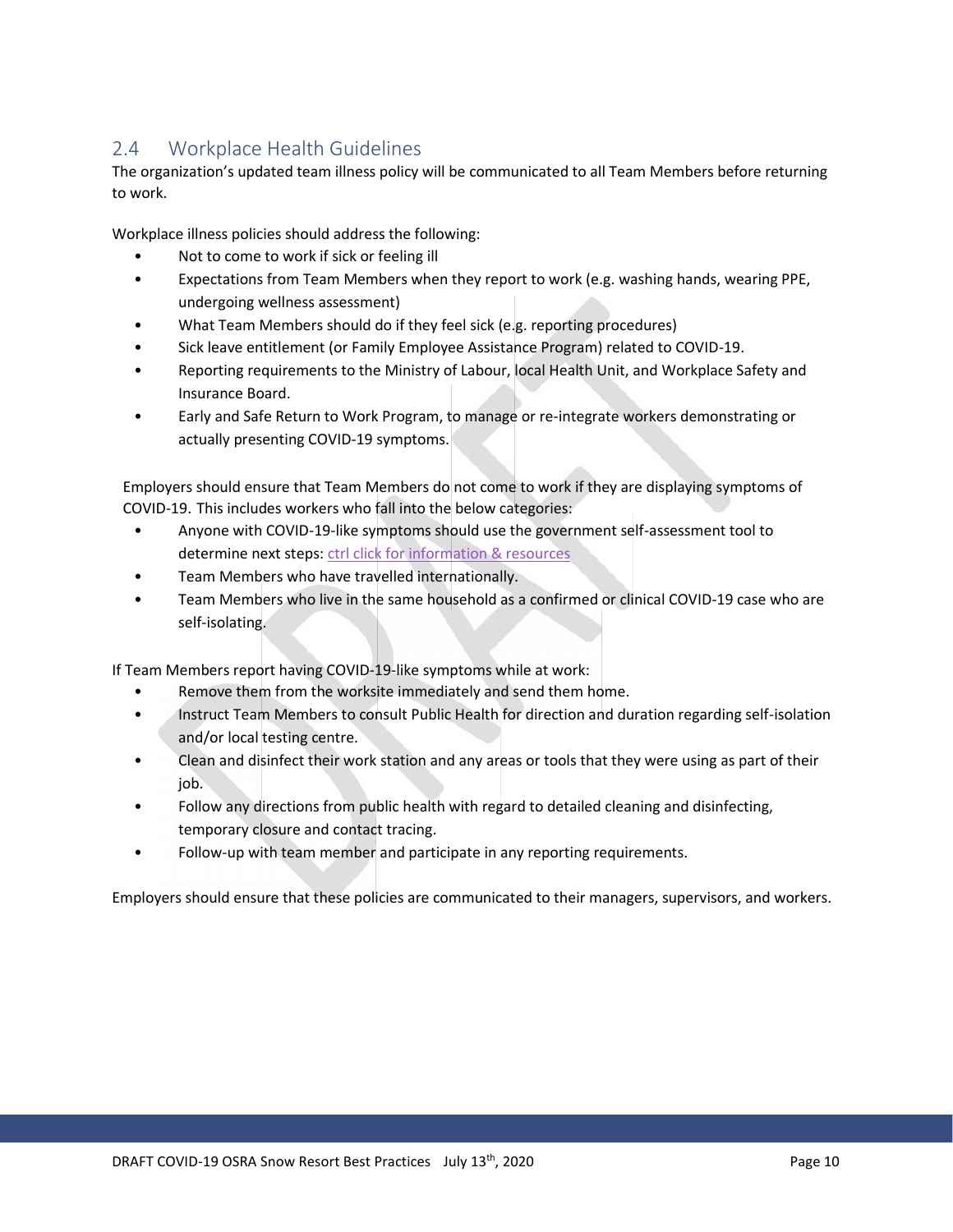#### 2.5 Mental health, violence, bullying and harassment

A public health emergency, like the COVID-19 pandemic, can cause heightened stress, anxiety, fear and a lack of control. It can challenge individuals in different ways, impacting the workplace and home life, as they try to cope. People may not cope or behave as they typically would and this could lead to the manifestation of mental health concerns, escalating violence, bullying and harassment.

Mental health and wellbeing should be openly discussed in the workplace and information on potential resources that may be of help to workers should be made available. Some measures that employers can implement include the following:

- 1. Have a plan. Let employees know that you are thinking and looking ahead, that you will stay wellinformed and that you can answer the questions they already have.
- 2. Communicate, share and be open. Worry and fear grow in the absence of up-to-date information. Let your employees know that they can expect regular updates from you. Communicate even if the situation remains unchanged.
- 3. Empathize. Share that you know it's stressful. Recognize that it's okay to be anxious. Remind your employees of any resources (e.g. Employee Assistance Programs, Government and community resources) that are available for those who are experiencing stress.
- 4. Reassure—as best you can. You can refer to reports indicating that most people who become infected with the virus will recover.
- 5. Understand. Recognize when stress has become unmanageable for individual employees. Stress can lead to anxiety and even panic. Encourage employees to practice self-care activities on-the-job and reassure them that it's ok to take steps to manage stress, such as relaxation exercises, listening to relaxing music or taking regular breaks.
- 6. Recognize this is not quite business as usual. Know that work will likely be impacted, work will slow down, and necessary travel may be cancelled. Reassure staff that expectations will shift accordingly, and that's ok. We will get through this!

Taking Care of Your Mental Health (COVID-19) (Public Health Agency of Canada) – Tips and resources for taking care of your mental health during the COVID-19 outbreak: ctrl click for information & resources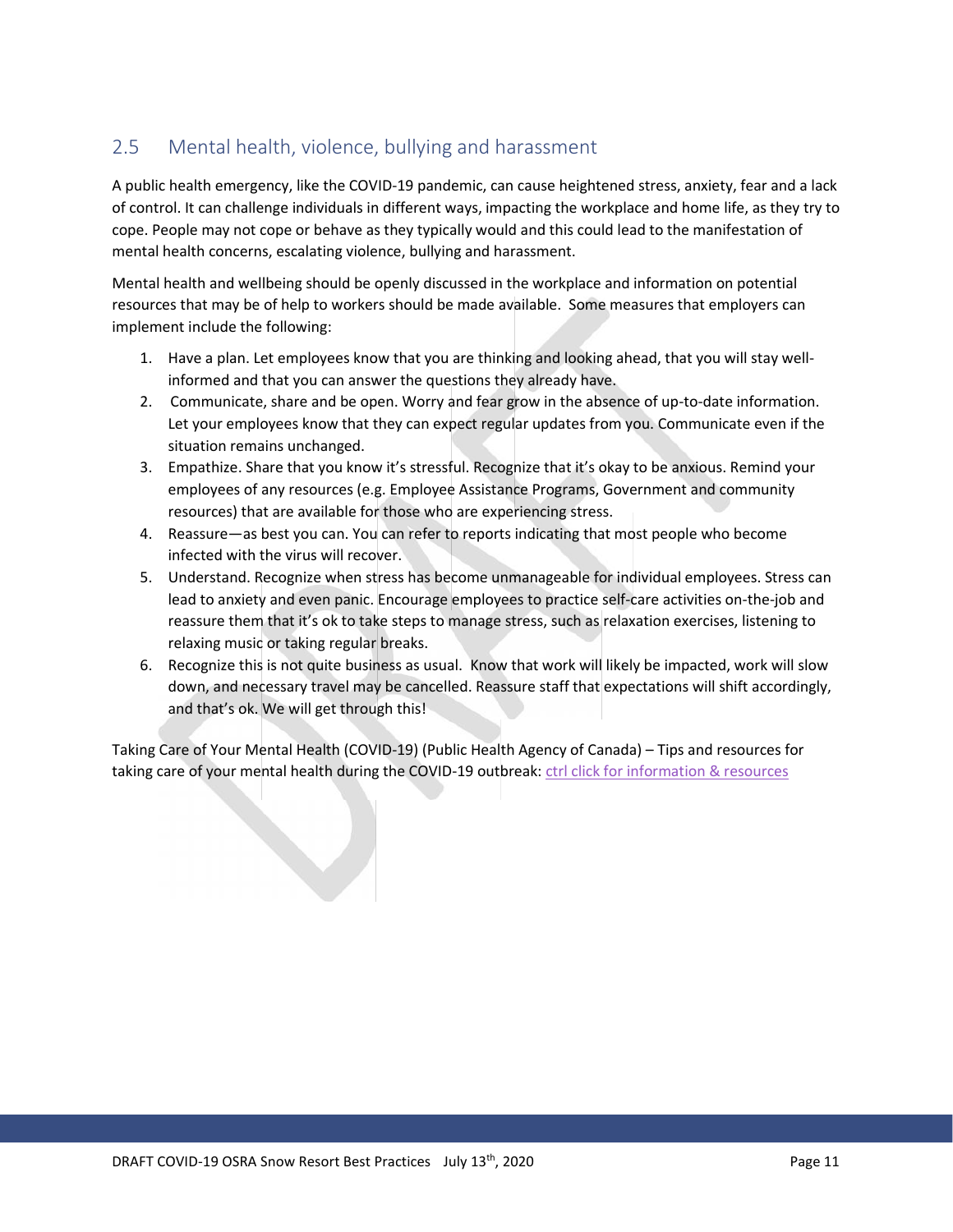#### 2.6 Team Member Responsibilities

Team Members **without** symptoms of COVID-19 are to adhere to the following protocols:

- 1. Stay home if you are ill or feeling ill.
- 2. Wash your hands with soap and water (for at least 20 seconds) before and frequently during your shift, and after your shift has ended.
- 3. Avoid being in an enclosed space with others, wherever possible.
- 4. Practice physical distancing.
- 5. Inform your manager immediately if you feel any symptoms of COVID-19.
- 6. Avoid touching your eyes, nose, or mouth with your hands or when wearing gloves.
- 7. Cover your mouth and nose with a tissue when you cough or sneeze, then throw the tissue in the trash and wash your hands, or sneeze/cough into your elbow.
- 8. If soap and water are not readily available, use an alcohol-based hand sanitizer.
- 9. Clean and disinfect frequently touched objects and workstation surfaces.
- 10. If it is unsafe or you feel unsafe performing your duties, talk to a supervisor, joint health and safety committee or worker representative.
- 11. Stay informed. Information is changing frequently.

#### 2.7 Workplace Rights

It is important that all workers understand their workplace rights in Ontario. These include the following:

- To be treated fairly at work.
- To work in a safe and healthy workplace.
- To be trained to deal with workplace hazards.

Team Members should know and understand their workplace health and safety responsibilities and those of others. Team Members have three key rights:

**Right to know** - for example, workers have the right to know about hazards in the workplace.

- **Right to refuse** for example, workers have the right to refuse unsafe work.
- **Right to participate** for example, workers have the right to identify and resolve workplace health and safety concerns.

For more information on workplace rights, please see the following link: ctrl click for information & resources

#### **Your Right to Refuse Work - COVID-19**

The OHSA provides the worker with the right to refuse work where a worker believes they will be endangered or there are risks to their health and safety.

Certain occupations that have a responsibility to protect the public safety have limited rights to refuse work if the danger in question is a normal part of the job or if the refusal would endanger the life, health or safety of another person. For example, positions including ski patrol, security, emergency response team, and persons required to provide first aid as part of their job.

These workers cannot refuse to work when either: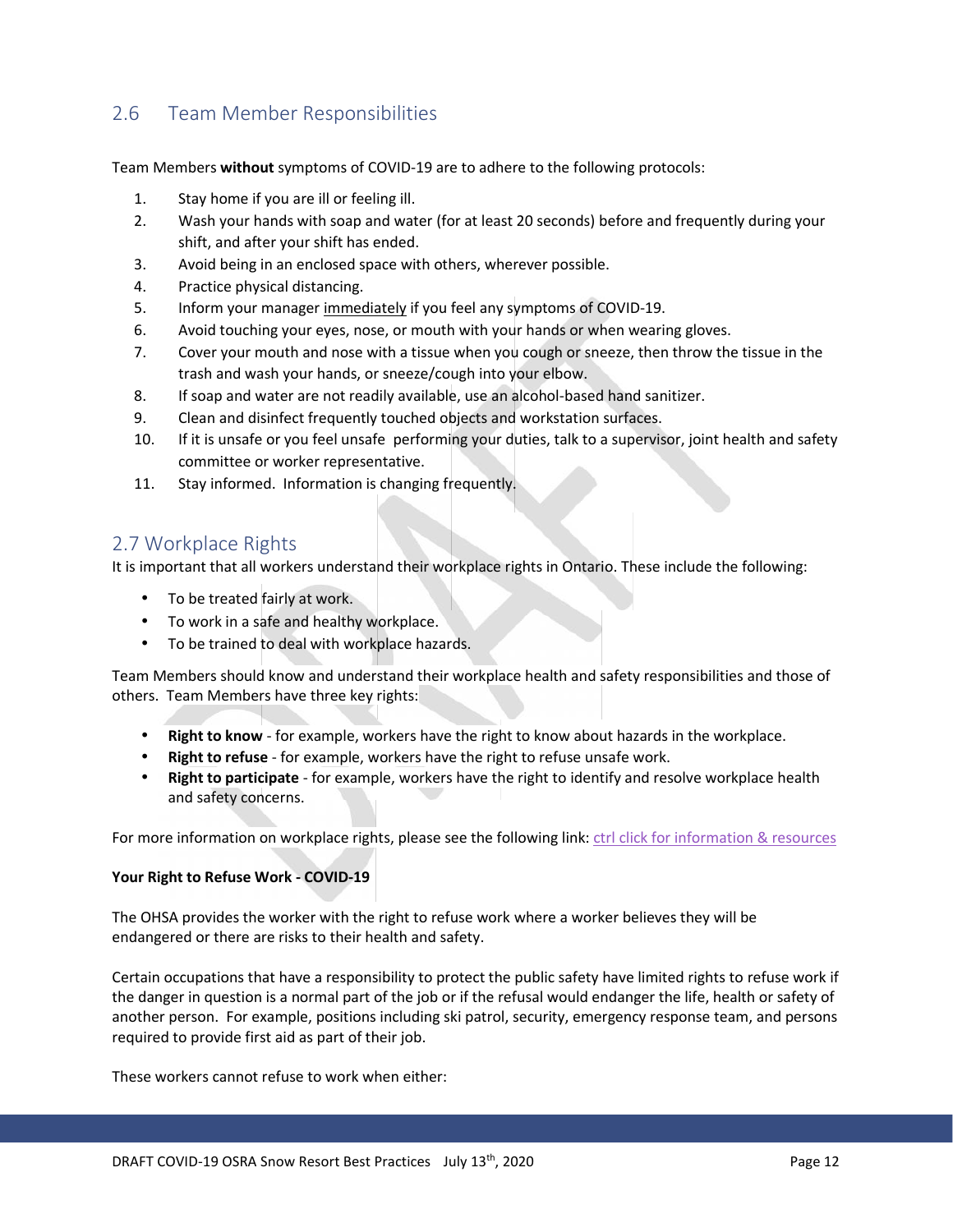- 1. The dangerous circumstance is inherent in the work or is a normal condition of their employment.
- 2. Their refusal to work directly endanger the life, health, or safety of another person.

For more information on the work refusal process, please see the following link: ctrl click for information & resources

# 2.8 Hierarchy of Controls

When hazards related to COVID-19 cannot be completely eliminated, the following hierarchy of controls should be followed:

• **First Choice: Elimination or Substitution:** Consider eliminating, modifying, or postponing work tasks that may create a risk of exposure to COVID-19.



**Second Choice: Engineering** *effective* **Controls:** Control of a

> hazard at the source. Examples include placing barriers or partitions between staff, removing seats from lunch rooms and dining areas, rearranging lockers, restricting general access to the business and increasing ventilation and air quality.

- **Third choice: Administrative Controls:** These controls change the way workers, volunteers and patrons interact. Examples include policies and signage for physical distancing, limiting hours of operations, working from home, respiratory etiquette, and providing adequate facilities, supplies and reminders for hand hygiene.
- **Fourth choice: Personal Protective Equipment**: PPE is used when physical distancing or physical barriers cannot be maintained by administrative and engineering controls. PPE controls the hazard at the worker, volunteer and client level. Examples of PPE include gloves, eye protection, gown, face protections, masks.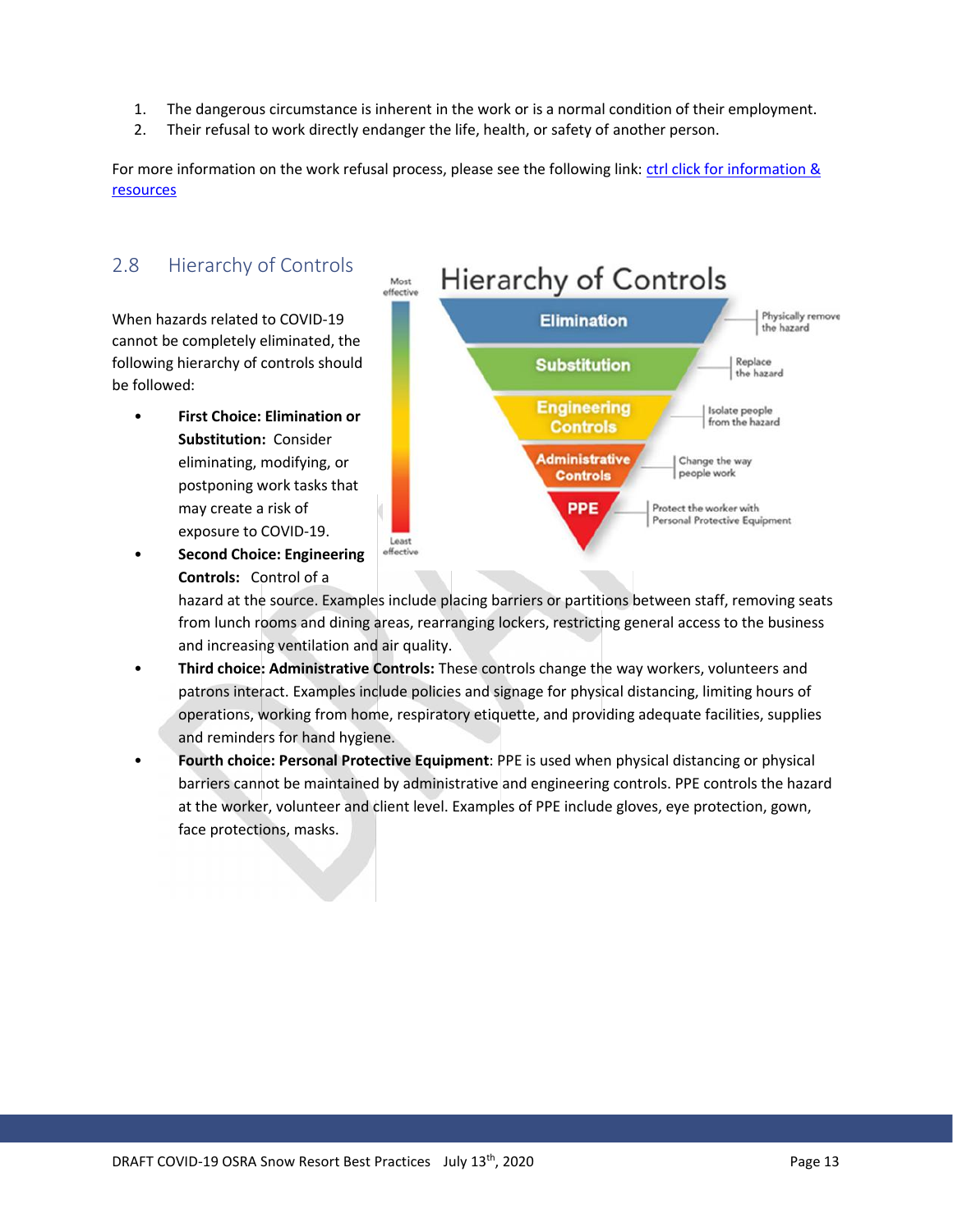When a hazard cannot be eliminated or controlled by a single control method, the business owner may utilize a combination of controls to provide an acceptable level of safety. To reduce the risk and prevent the spread of COVID-19 the federal, provincial, and municipal governments have made the following recommendations:

#### 2.8.1 **Physical Distancing**

Described by the Public Health Agency of Canada, physical distancing means limiting close contact with others and taking steps to limit the number of people you come in close contact with. When not possible, other controls need to be implemented (*see Hierarchy of Controls*).

When outside of the home, practicing physical distancing by keeping two metres (six feet) away from one another is something we can all do to help stop the spread of COVID-19.



Practice physical distancing, wherever possible, as follows:

- 1. Keep at least two metres (six feet) distance between yourself and others.
- 2. Do not shake hands with customers or team members, nod or wave instead.
- 3. Follow protocols for shifts, breaks and staff meetings.
- 4. Minimize physical interaction with customers and fellow team members, whenever possible.

Physical Distancing is important to prevent the spread of COVID-19. There are a number of risk control actions that employers can consider applying to their business operations for Physical Distancing, which may include but are not limited to the following:

- Where/when possible provide indicators, create barriers, or where possible change people capacity to Square Footage.
- Develop procedures and training for staff on physical distancing.
- Post signage for physical distancing rules.
- Educate and inform people about physical distancing on your property.

#### 2.8.2 **Personal Hygiene & Sanitation**

Personal Hygiene and Sanitation are critical for staff and guests to reduce the transmission of COVID-19. Consider some of the following recommendations regarding personal hygiene and sanitation:

- Frequent and proper handwashing is encouraged as the best way of preventing all viral respiratory infections and other illnesses.
- Use hand sanitizer, ideally alcohol-based hand rubs (ABHR) should be readily available and recommended to be placed in a variety of locations such as entrances to facilities, payment areas, line ups, washrooms, and garbage disposal etc.
- Sneezing and coughing into your sleeves.
- Avoid touching your face, eyes, nose, and mouth.
- Avoid contact with people that are sick.
- Stay at home and self isolate if you are sick.
- Wash clothes and uniforms frequently.
- Prepare staff to participate in COVID-19 testing and contact tracing in line with local health care protocols to protect themselves, co-workers and guests.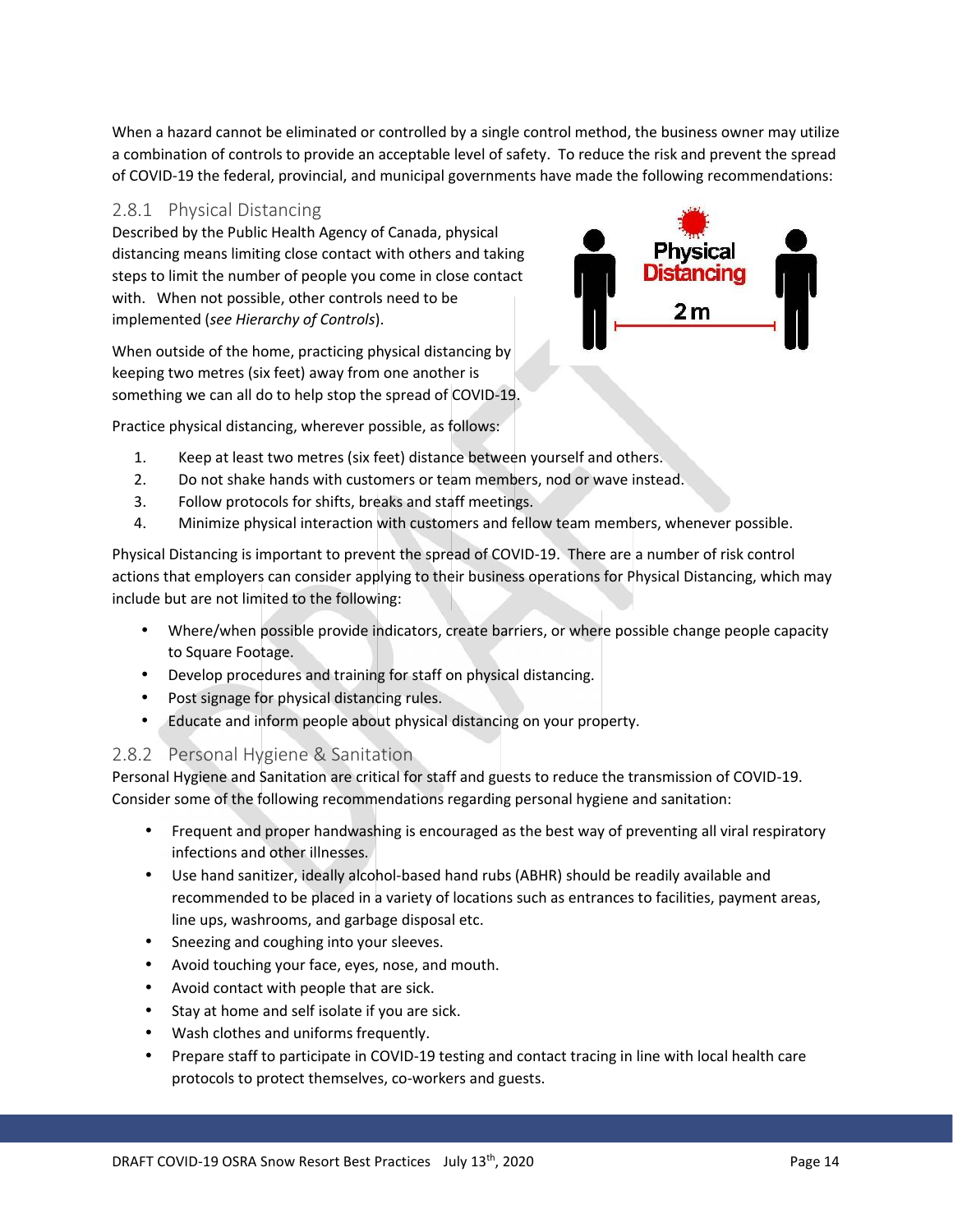- Personal responsibility for cleaning surfaces and items that are touched.
- $\int$  Provide, wear, and maintain PPE when asked to do so.

Personal Hygiene & Sanitation is important to prevent the spread of COVID-19. There are a number of risk control actions that employers can consider applying to their business operations for personal hygiene and sanitation, which may include but are not limited to the following:

- Install, provide, or add more areas on the property that allow personal hygiene and sanitation to take place. For example, add hand washing or sanitizing stations, consider making changes to restroom configurations, and to garbage/waste collection and disposal. Consider adding hand washing or sanitizing stations when entering or leaving a public building, food and beverage, maintenance facility, and any other structure at the Snow Resort.
- Provide or change cleaning and sanitation chemicals that, when used or applied, assists in the reduction of COVID-19.
- Create or change policies, procedures, and training on personal hygiene and sanitation to include public guidelines on COVID-19.
- Review and prepare policies and procedures related to staff absences or guest cancellations if they become ill or contract COVID-19, as this will have impact on scheduling and poses risk to business.
- Post information, signage, and/or pictograms on personal hygiene e.g. hand washing, indicators to identify personal hygiene/sanitations stations on the property.

Follow hand washing as set out by Health Canada**:** ctrl click for information & resources

#### 2.8.3 Personal Protective Equipment

PPE is important to prevent the spread of COVID-19. There are number of risk control actions that employers can consider applying to their business operations for PPE, which may include but are not limited to the following:

- Establish and determine where, when, and what PPE will be required to be used by guests, workers, suppliers, or contractors when on the Snow Resort property.
- Identify in job posting or job descriptions where workers are required to provide their own PPE, as part of the job.
- Determine what PPE will be supplied to guests, workers, and other property, and find adequate supply.
- Develop or review PPE use policies and training for workers.
- Post information, signage, and/or pictograms on use of PPE.

In Ontario, as of July 5<sup>th</sup>, 2020 many counties and municipality heath care authorities are recommending or requiring that masks be worn in indoor spaces to reduce the spread of the COVID-19 virus. For further instructions and requirements on face masks, please gather regionally specific information for your snow resort or visit this provincial link: ctrl click for information & resources

More information on PPE can be found at: ctrl click for information & resources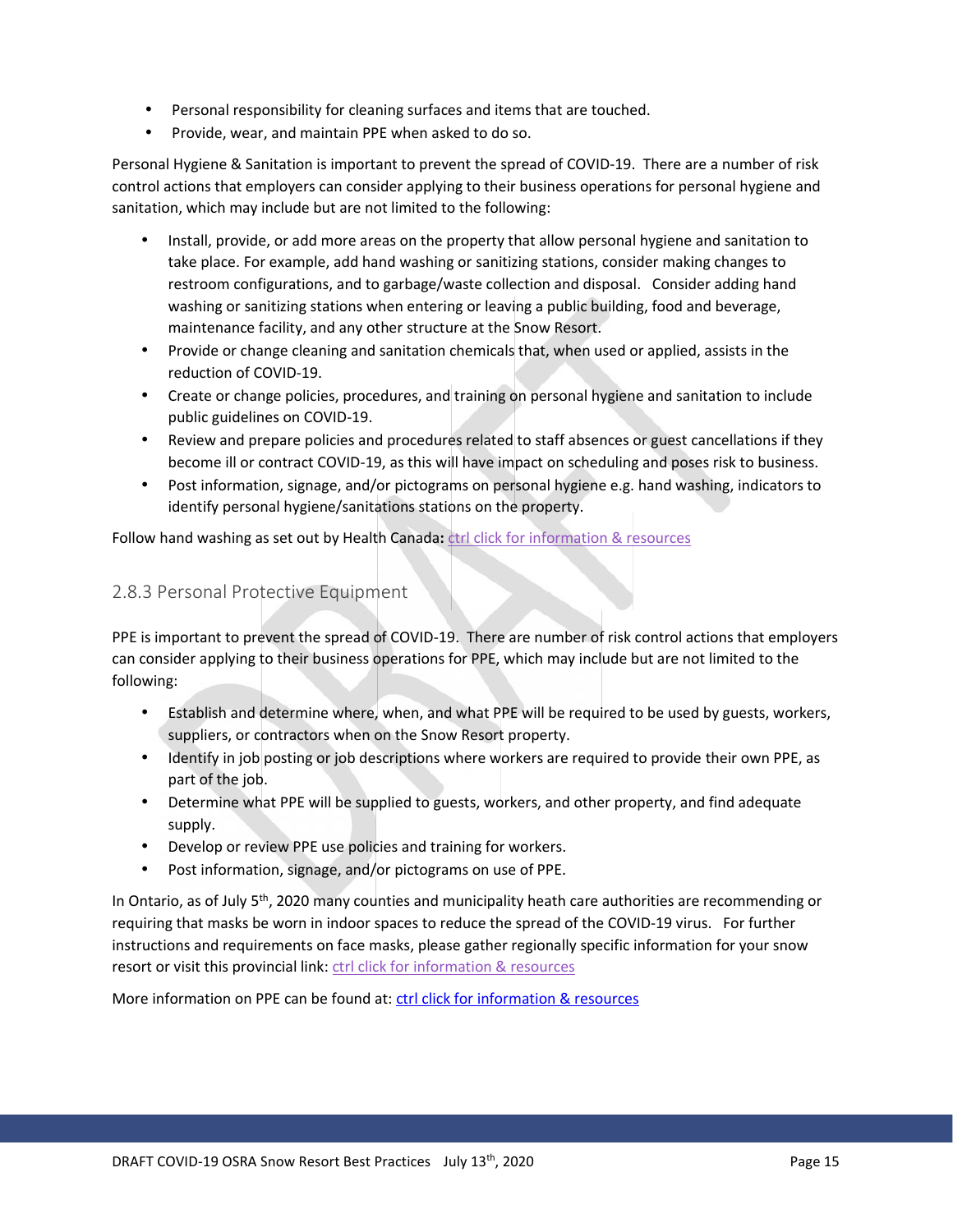#### 2.8.4 Cleaning and Disinfecting

Cleaning and disinfecting buildings, vehicles, equipment, machines, tools, and PPE will aid in reducing or eliminating the spread of COVID-19 within Snow Resort environments. Employers should work with local health departments to ensure appropriate protocols and guidelines for cleaning, disinfection, and decontamination of pathogens, more specifically COVID-19.

Employers should work with their local health department to ensure appropriate local protocols and guidelines, such as updated/additional guidance for cleaning, disinfection and decontamination, are followed, such as:

#### **Cleaning**

- Clean surfaces using soap and water, then use disinfectant.
- Practice routine cleaning, based on level of use, surfaces, and more frequent cleaning of high touch surfaces.
- Review cleaning schedules, surfaces/materials related to buildings, vehicles, equipment, machines, tools, and devices and identify where cleaning schedules require change to reduce or eliminate the spread of COVID-19.

#### **Disinfecting**

- Consider purchasing disinfecting chemicals that are recommended for COVID-19 and review manufacturers' recommendations for use.
- Review use and mixing recommendations for COVID-19 for bleach solutions.
- Review use and recommendations for alcohol solutions, especially alcohol solutions +70% .

#### **Decontamination**

- Use and determine what cleaning chemicals will kill COVID-19 virus.
- Consider use of vacuum equipment with High Efficiency Particulate Air (HEPA) filters.
- Consider omitting any dry sweeping/mopping/wiping methods to reduce the release of particles in the air.
- Consider your procedures for managing contaminated waste, waste bags, and bins.
- $\int$  Isolate contaminated areas from the rest of staff and guests.
- Allow for increased outdoor air circulation to contaminated areas.
- Use appropriate PPE to reduce the risk of spread of COVID-19.
- Consider retaining the services of an abatement contractor that has the appropriate personnel and equipment to decontaminate the area.

Find more information from your provincial health authority or Government of Canada on cleaning and disinfecting: ctrl click for information & resources Ontario, ctrl click for information & resources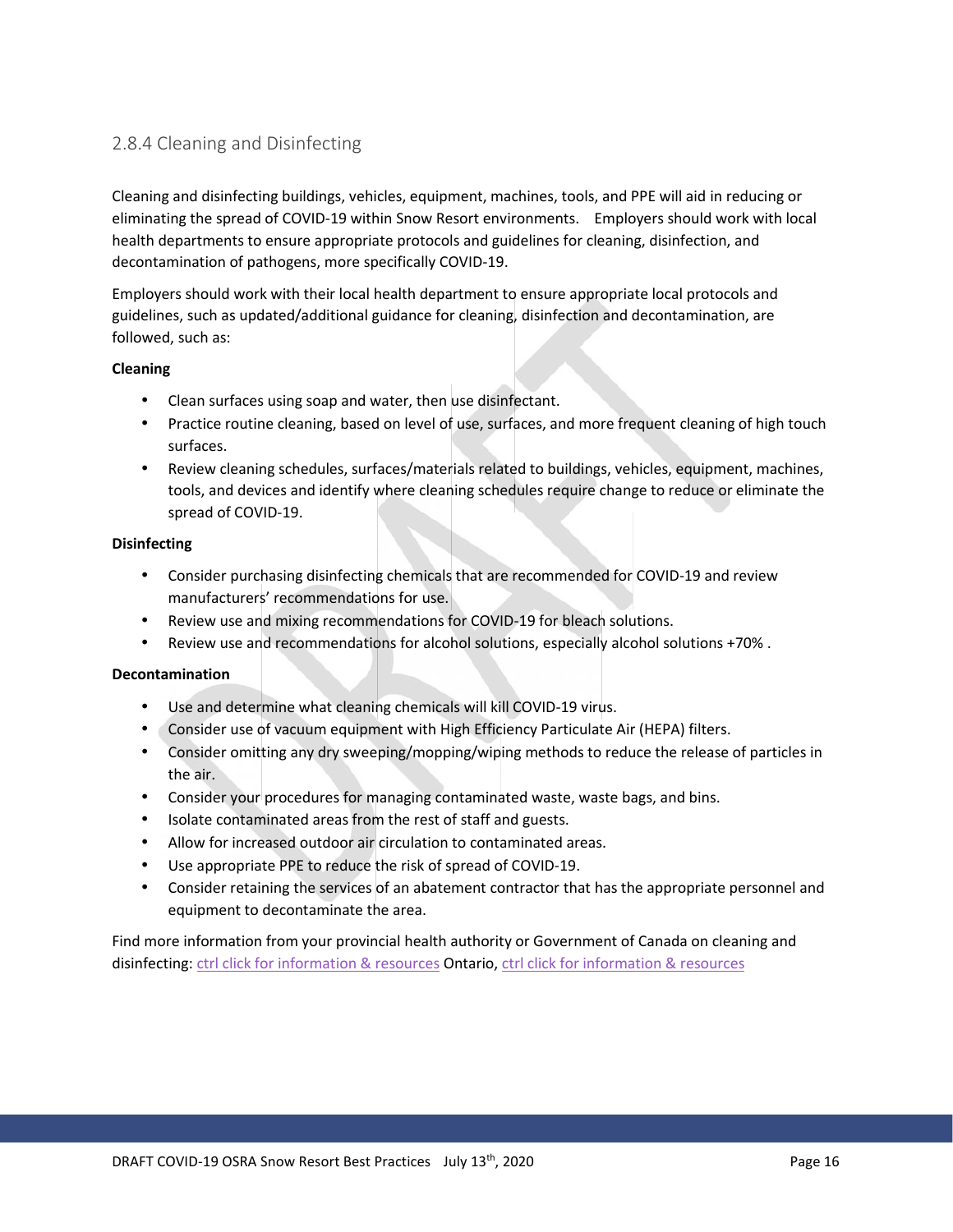# 3. SNOW RESORT WINTER OPERATIONS UNDER COVID-19 RESTRICTIONS

#### 3.1 Introduction

Snow Resorts and mountain resorts (Snow Resort operators) provide the opportunity for safe outdoor recreation and exercise for the public. The nature of the sport of skiing is a physically distanced outdoor activity. Open outdoor spaces and physical distancing is the nature of the activities of snow sports. This section focuses on areas where physical distance between people may be reduced.

#### 3.2 Operational Audit

Each Snow Resort will prepare an audit of the facilities/activities to determine adaptations to operate under the COVID-19 restrictions.

The necessary physical distancing and sanitation measures will likely reduce the "carrying capacity" of many operations/activities. Each Snow Resort will assess their operations to determine how many people they can safely accommodate at one time.

An audit may consider the following:

Departmental review of business operation to understand where and how COVID-19 will impact business, service delivery, guests, employees, and process changes.

Visualize the process of a guest entering the Snow Resort and proceeding to the various activity areas. Assess the existing bottleneck areas. Determine if the bottleneck can be eliminated or reduced by changing the way the operation is delivered.

Consider the implementation of some means of Contact Tracing. i.e. Gathering guest contact info such as names and phone numbers at venues.

Evaluate areas where limited capacity caused by implementing the COVID-19 reduction strategies may impact the capacity of the overall site.

Determine which commonly touched objects that are not absolutely necessary can be removed. For those surfaces that cannot be removed and must be touched, develop a cleaning protocol to reduce the potential of surface to hand transmission. Consider making hand sanitizing available and disinfect surfaces frequently for those areas where touch cannot be avoided.

Consider if COVID-related protocols create new or unanticipated hazards.

Consider a signage audit to review where to place COVID-19 related signs in relation to other risk and operational signage.

Snow resorts considering hosting sanctioned sport programs and events during the pandemic may require a Risk Management Assessment to be completed. Please contact your affiliated partners, i.e. Alpine Ontario, Snowboard Ontario, XC Ski Ontario for more information. (see program section 3.10 for resources and links)

Snow Resort Operators can apply to the Ontario Government Re-opening Plan when they feel that they are ready to re-open in a Phase 3 environment.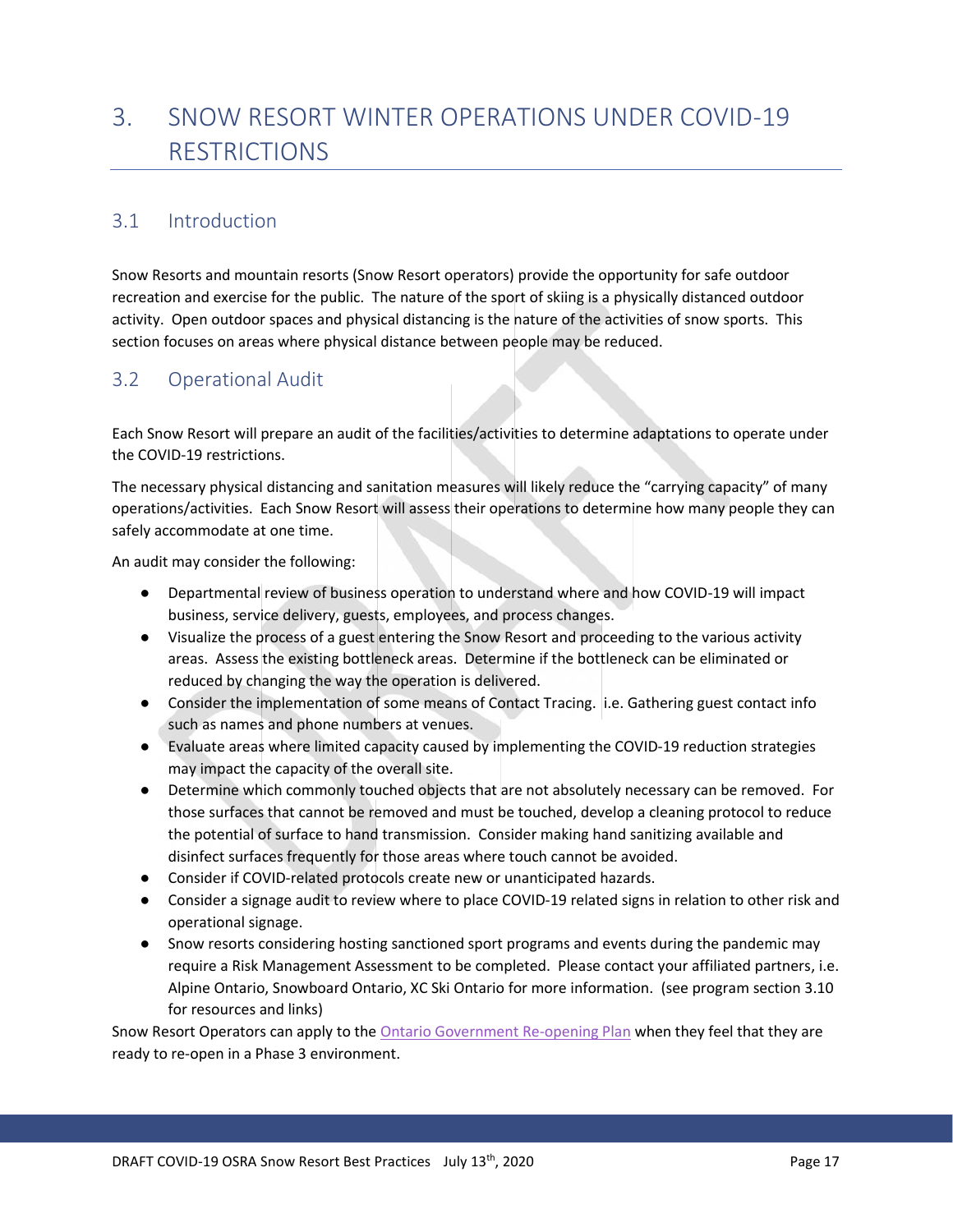#### 3.3 Financial Resources & Funding

Most businesses during COVID-19 will experience the ability to return to regular operations during the phased approach to re-opening. Unfortunately, Snow Resorts may experience challenges as they contend with restrictions during emergency orders and phased approach to re-opening. Snow Resorts might contend with challenges to operate or achieve financial goals and there may be a financial risk to the Snow Resort that will arise when developing your COVID-19 safety plan and 2020/2021 budgets/financial plans. Snow Resort managers may find financial challenges in the following list of examples:

- Increasing or decreasing indoor building per person capacity, including amenities
- Reduction or changes to ticketing sales & reservations
- Reduction or changes to lesson programs, (providing services to children under certain age or maximum numbers of groups)
- Increasing or reducing staff requirements based on what services a venue can provide
- Food & Beverage, Retail, Repairs/Tuning curbside pick-up or delivery options
- Transportation, capacity reduction within enclosed vehicles.
- Changes to lift, terrain, and snowmaking capacity or operations based on demands.
- Increase to methods and use of platforms to communicate COVID-19 safety plans to guests, employees, and users of Snow Resort and its' various amenities
- Increase purchasing of cleaning chemicals, equipment, devices, and staff
- Increased purchase of PPE

When developing and reviewing financial plans for COVID-19, it is important to understand the level of financial risk your business can assume and when you will require financial support. It is important to become aware of new financial support mechanisms through government programs and financial institutions. Here are some examples of financial support through government programs available to businesses in Ontario,

- Interest and penalty relief for five months on provincially administered taxes
- (Federal), similar relief as above on Corporate Income Taxes Owing
- (Federal) Canada Emergency Wage Subsidy
- Up to six-month deferral on Workplace Safety and Insurance Board payments and claims cost reporting will be deferred for August 31, 2020
- Employers Health Tax Relief
- Regional Opportunities Investment Tax Credit (for plan construction)

In addition, to government relief programs, speak to your financial institution to review items such as, payment deferrals, interest rate, and ask how they can assist. Depending on your Snow Resort's financial situation there are opportunities to save money, save on interest, and/or investment options for your business. Snow resort managers should consider seeking advice from their finance team, external financial advisors, and/or chartered accountants. More info available at, ctrl click for more information & resources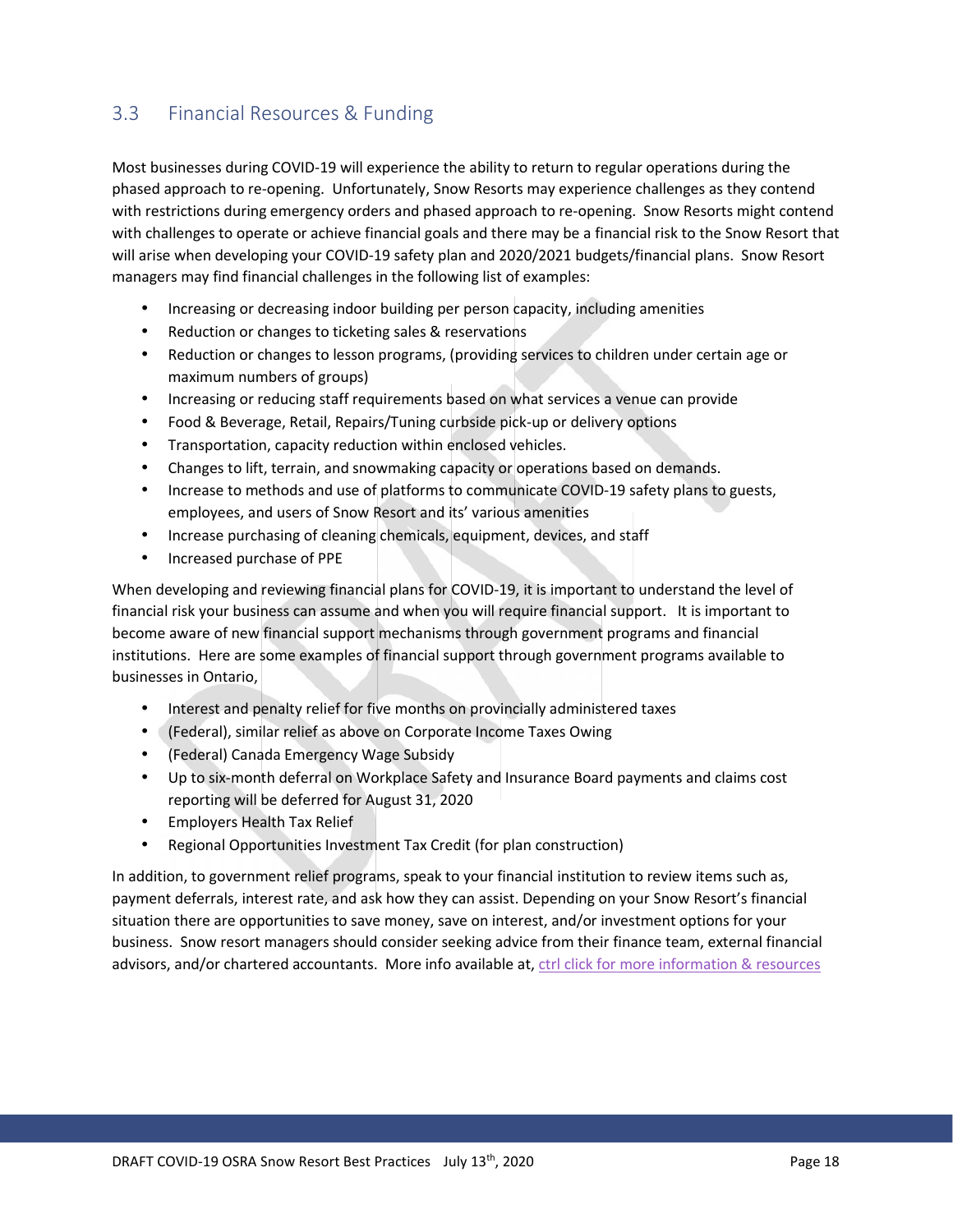#### 3.4 Guest Communications

During any emergency or crisis event, it is important to develop a comprehensive communication strategy or plan for the Snow Resort. Develop controls within your communication plan to prevent or reduce risk and create consistent messaging throughout the Snow Resort and set expectations for any user.

Messages need to be consistent across all platforms to explain the following:

- Measures the Snow Resort and its employees are taking to ensure safety during COVID-19
- Indicate where and when services are changing or altered due to COVID-19

Welcoming visitors and guests and outlining the expectation of personal/shared responsibility while at Snow Resort is important. This may include, but is not limited to the following:

**Personal Responsibility Code** *(proposed signage currently in discussion)*

- Please stay at home if feeling sick/unwell or asked to quarantine by health care or government officials.
- Wash hands thoroughly and often.
- Use hand washing stations and hand sanitizing stations provided at the Snow Resort.
- Practice safe physical distancing.
- Mask wearing is recommended and will be required at times.
- Pre-payment, credit card, and debit cards are preferred methods of payment.
- Customer service delivery and capacity at the snow resort has been reduced.
- Follow instructions or directional signs at the snow resort for yours and others wellbeing, health, and safety.
- Clean and wash PPE and personal sports equipment/clothing frequently.

#### **Snow Resort Commitment to guests during COVID-19**

- Allowing for space to practice physical distancing.
- Increasing cleaning and sanitization.
- Ensuring employee health.
- Training employees on enhanced cleaning, health, and safety procedures.

(please see signage samples provided by Inter-Mtn below as examples)

*\*\*Additional feedback is required on Personal Responsibility Code and Snow Resort Commitments to guests\*\**

In addition to signage, create opportunities where the resort can provide additional information, education, and training on how services delivery or operations will change due to COVID-19. Here are some examples:

- Guest responsibilities: they cannot visit if they are experiencing symptoms that are not related to a pre-existing illness or health condition or are otherwise required to isolate or quarantine.
- Guest and employee signature required on "personal responsibility code" or "wellness check-in" (potential future suggestion depended on state of phased re-opening).
- Post and revise current list of symptoms see: ctrl click for information & resources
- Post, where applicable, provincial signage ctrl click for information & resources and partner/liaise with your municipality and/or county offices to obtain additional support and/or materials.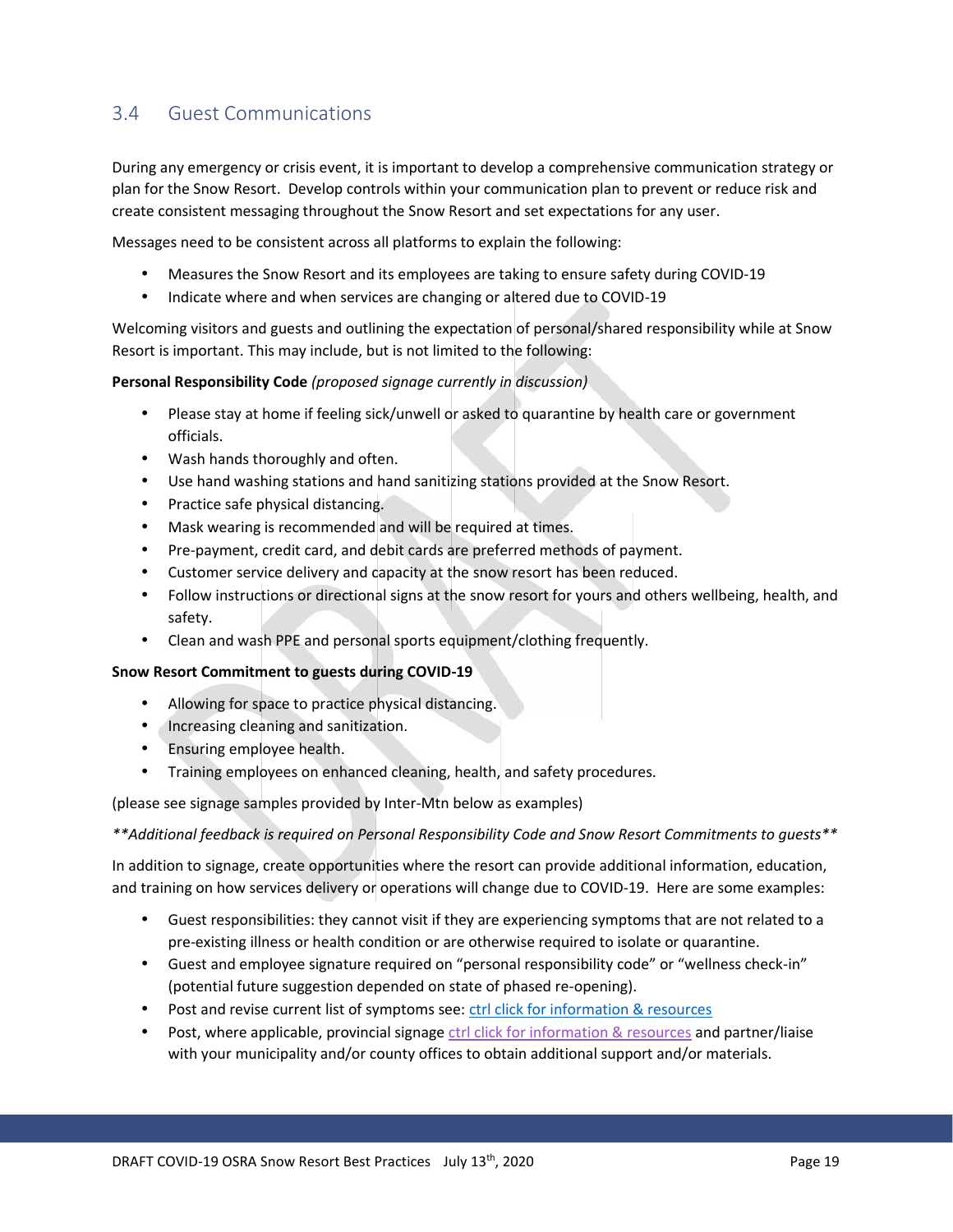- Provide guests and employees with examples of when/why the Snow Resort may ask them to leave if they are demonstrating signs of being unwell or if the personal or shared responsibility code is contravened.
- Provide additional information on inclusion, workplace/domestic violence & harassment, wellness, mental health, and environment awareness (where applicable). Some examples may include making changes to policies, procedures, programming, and training available to staff and or guests.
- Signage, maps or indicators on where hand cleaning /sanitization stations are located at the Resort. Additionally, considerations for placement of providing COVID-19 information at first points of contact upon arrival (parking lot, hotel, village) to remind guests of physical distancing protocols.

Signage examples:



Potential signage language may include: "**The operator reserves the right to deny access to any guest they believe is not complying with the conditions listed above, or who exhibits any visible COVID-19 symptoms."**

#### 3.4 Partner Communication

Most Snow Resorts work with partner organizations such as sport organizations (e.g. clubs), event organizers, suppliers, and contractors. Communication with partners is important to ensure consistent messaging. It is important to determine how your partners are communicating as it may have an impact on access to your sales pipeline and supply chain.

Hosting of events may be different than past seasons and special consideration needs to be given to travel, group size and whether there are spectators: See section 3.10 for additional links. Much of this will be guided by public health policy regarding events and gatherings.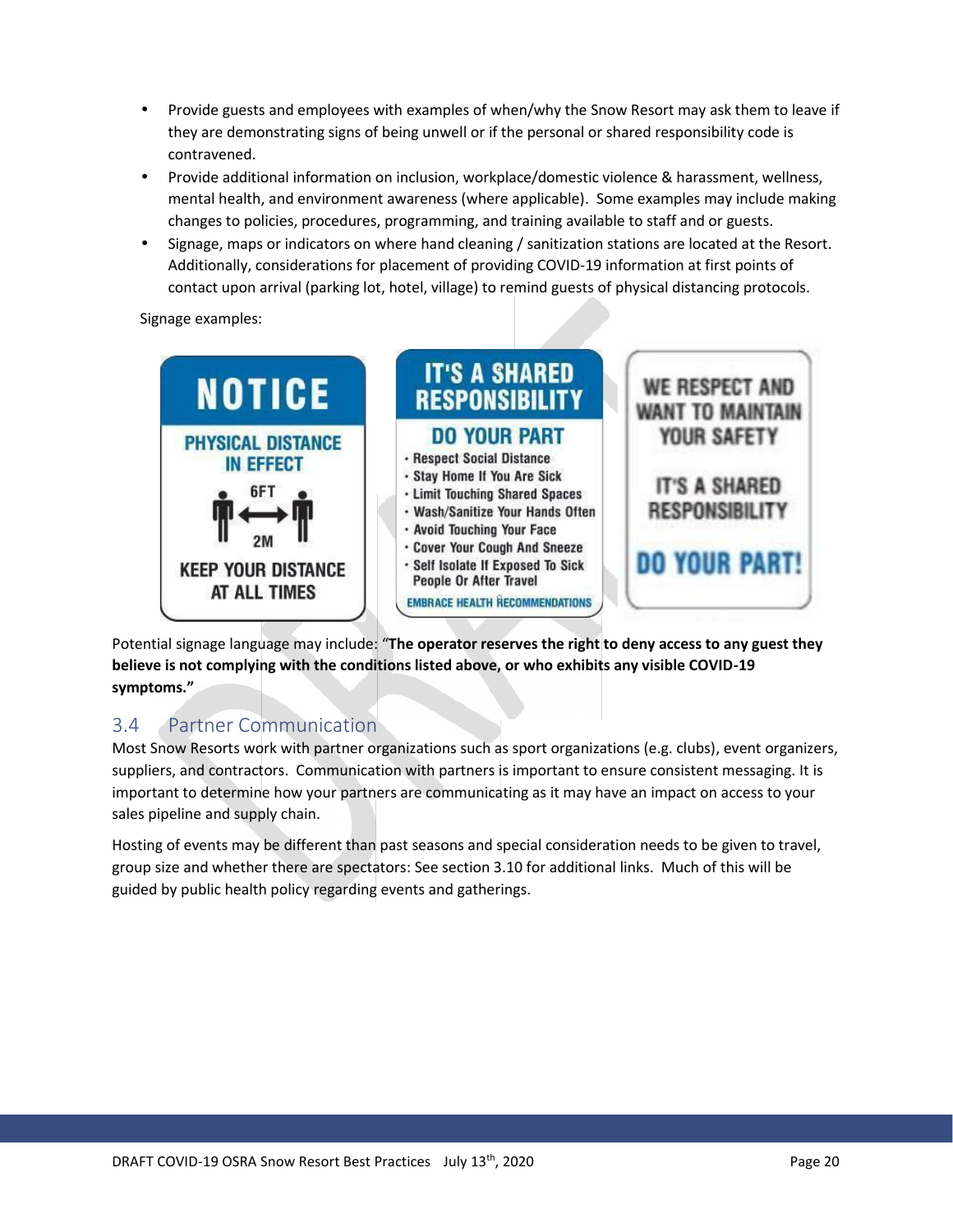#### 3.5 Payments

#### 3.5.1 Payment Methods

#### *(relates to all departments including tickets, food/beverage, retail, and rental)*

- Promote the use of pre-purchases, cashless and touchless payment methods. Customers may be asked to pay with debit or credit cards only. Staff will be encouraged to ask customers to handle their payment card to reduce touchpoints.
- Consider reprogramming point of sale machines to allow for larger 'tap' purchase amounts.
- Enhance reservations or pre-ordering systems to limit and control number of ticket and season pass holders on hill. This may include introducing or enhancing RIFD system
- Debit/Credit card terminals should be sanitized after each use.

#### 3.5.2 Tickets & Pass Sales

- $\int$  Snow Resort Operators with on-line ticketing or reservations can encourage guests and online payments accepted to pre-purchase tickets on-line to reduce on-site activity at ticket windows.
- Considerations for reservations for season pass holders may be considered to control number of season pass holders at the Snow Resort. This may include introducing some new controls or making changes to existing RFID systems.
- A Snow Resort Operator offering on-site ticket sales may provide physical separation between staff and guests, as well as between guests. The typical exterior ticket window found at many Snow Resorts provides this. See Retail (section 3.10) and Line-ups (section 3.6) for further information.

#### 3.6 Line-ups

- Evaluate how the operation can be modified to reduce the requirement for line-ups.
- Line ups should be set up to provide physical distancing (2 metre spacing in all directions) between individuals or between individual households and cohorts. In cases where minimum spacing is not possible, alternatives such as face coverings may be necessary for all users.
- Provide communication related to line-up timing expectations allowing guests to prepare.
- Consider adding additional personnel to manage line-ups, communications, and/or security if required.
- Plans and designs may require considerations for inclement weather.

(See example line up signage below)



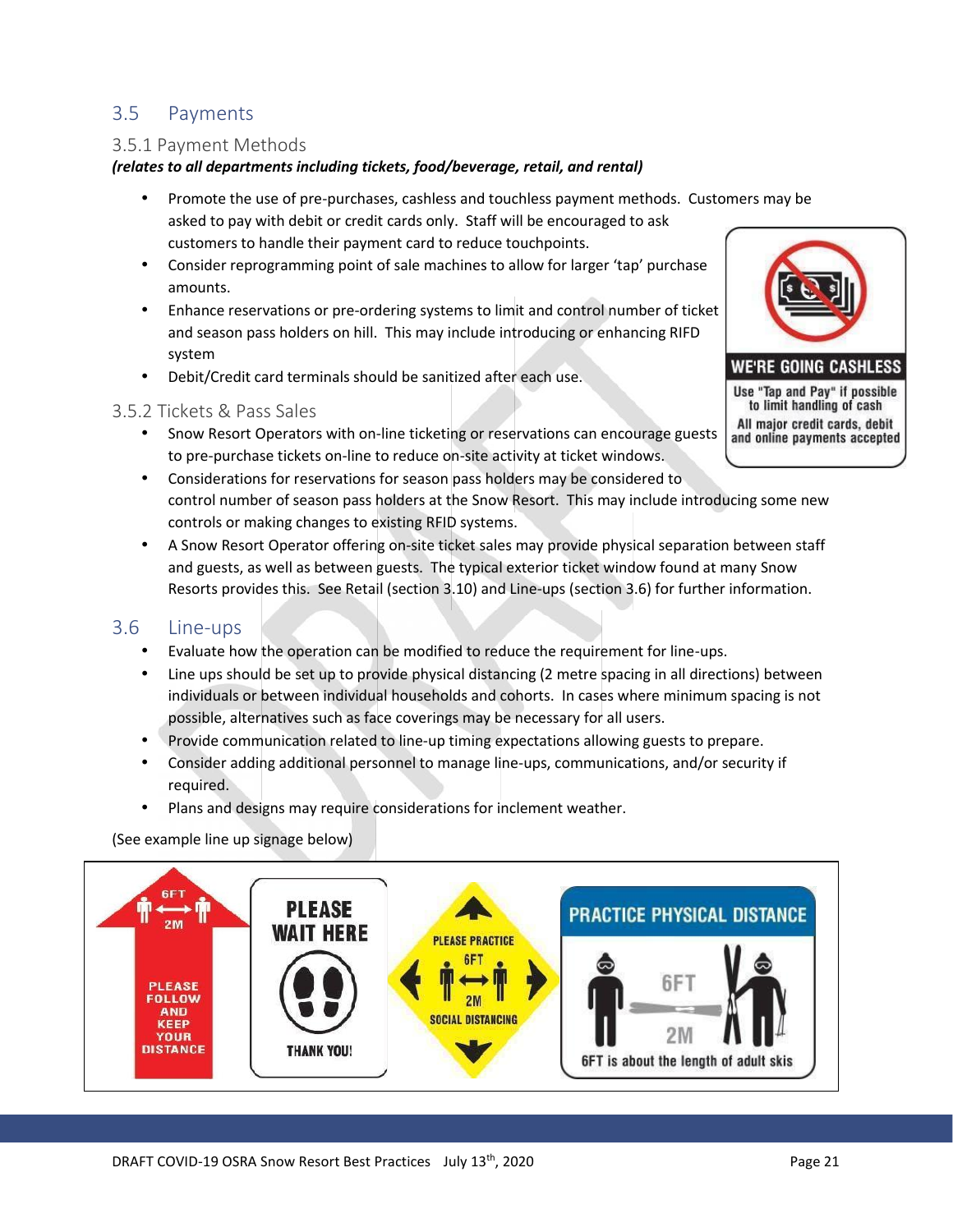#### 3.7 Winter Lift Operations

- Lift line-ups for upload and download will be structured safely as described above in 3.6.
- Snow Resorts should outline protocols for physical distancing or alternate means for their lift infrastructure in their operating plan. Where physical distancing cannot be met, other controls such as face coverings may be used as an alternative.
- Snow Resort signage, schedules, and plans should identify disinfecting measures for lift carriers and stations. This may vary based on jurisdiction, practicality, and weather conditions.
- Within the lift terminals, Snow Resorts should develop cleaning and PPE procedures for lift staff to protect themselves and the guests.
- Lift Evacuations and first responders may require additional PPE if there is close contact with a guest during rope evacuation. This would be dependent on how the Snow Resort performs emergency lift evacuations to rescue/extract guests from lift carriers.

#### 3.8 Operations Departments

Operations departments referring to lift operations, snowmaking, patrol, maintenance, snow school, competitive programs, and events that use vehicles, equipment, machine, tools, and/or devices may require enhancement of procedures for cleaning and disinfecting for high touch surfaces or high use items. Additional consideration and precautions may need to be taken for potentially flammable or combustible cleaning chemicals or detergents used for COVID-19. Please review the following within your operations departments:

- Substitution for cleaning chemicals or detergents that are non-flammable. Identify chemicals that may be a potential ignition sources or become unstable when using other chemicals.
- When transferring chemicals (flammable or combustible chemicals) refer to grounding procedures.
- When cleaning some vehicles, equipment, or machines refer to lock-out/tag-out procedures if/when required.

#### 3.9 Buildings (Indoor spaces)

- Occupancy capacities under physical distancing and phased re-opening should be posted at the entrances.
- I dentify when, where, and what PPE should be worn in indoor spaces, e.g. face masks.
- Wait times, reservations, curbside pick-up, and delivery may need to be considered to offset the use of indoor spaces to manage occupancy capacities.
- Hand sanitizing stations may be provided at the entrance to buildings along with appropriate signage.
- Indoor touch surfaces (doors, knobs, faucets, payment card touch pads, tables, ATMs) shall be cleaned with a sanitizing solution frequently.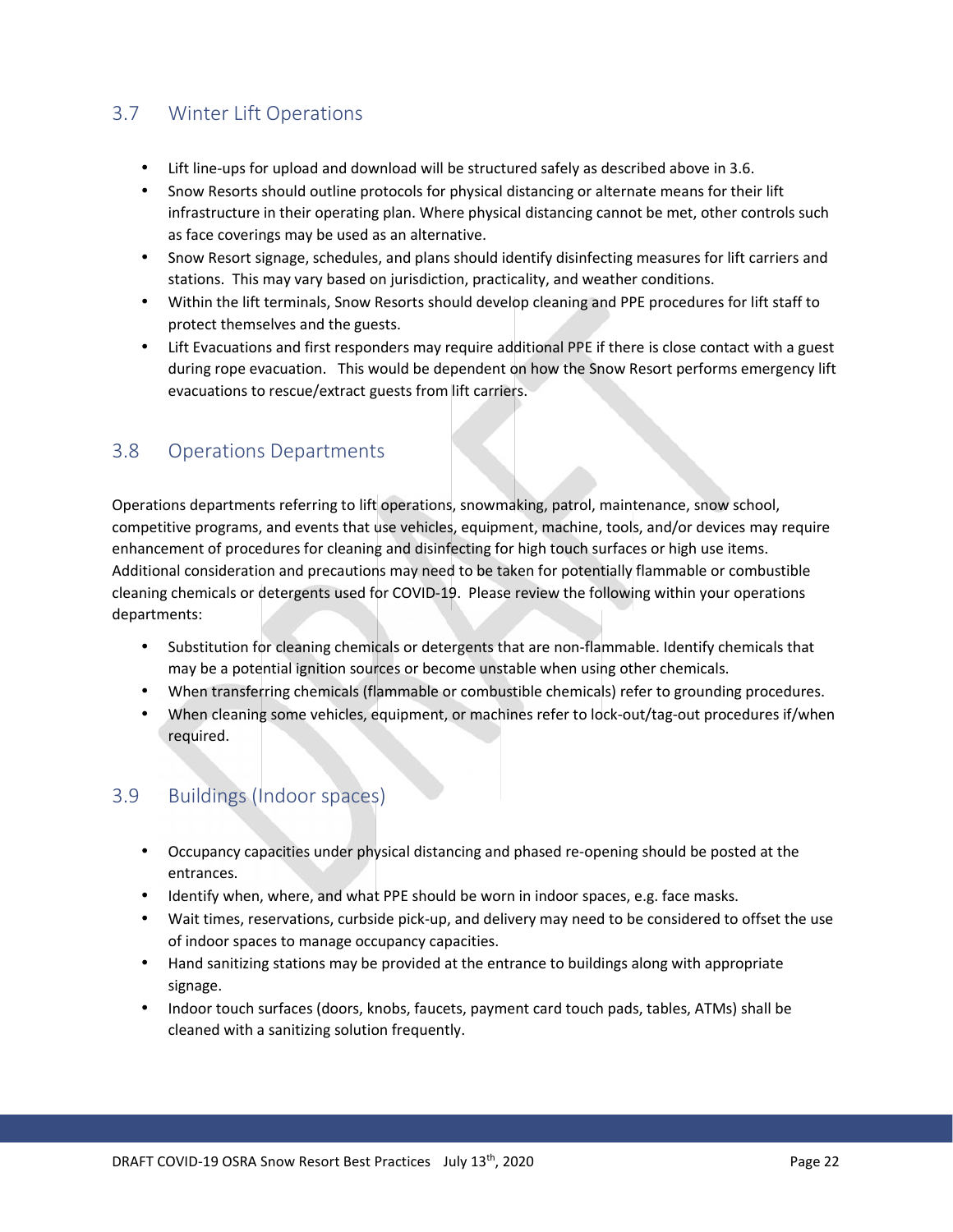- Heating, Ventilation, and Air Conditioning (HVAC) systems or units may need to be cleaned and/or more frequent scheduled maintenance may need to be performed to improve indoor air quality and reduce levels of unwanted airborne particulates.
- Contact your HVAC service provider for recommendations to improve indoor air quality specific to COVID-19. This may include maintaining/cleaning ducts, adding filtration or filters, changing percentage of outdoor air to recycled air, or adding air cleaners.

Follow Public Health Canada or Provincial Health recommendations for cleaning and disinfecting public spaces during COVID-19.

**Canada** ctrl click information & resources

**Province** ctrl click for more information & resources

Other resources and information on HVAC for your consideration:

**Article on HVAC and COVID-19 McKinsey** ctrl click for information & resources

#### **American Society of Heating, Refrigeration & Air Conditioning Engineers (ASHRAE)** ctrl click for information & resources

#### 3.9.1 Washrooms

- Signage may be placed in washrooms to advise guests of appropriate physical distancing, proper hand washing and waste disposal techniques.
- Determine the occupancy load of each washroom based on maintaining the required physical distancing and post this on a sign outside the entrance.
- Frequent cleaning and disinfection of washrooms will be scheduled, depending on occupancy loads.
- Post cleaning schedule and consider adding cleaning staff and making them visible to guests if they have any questions or concerns related to COVID-19.

#### 3.10 Retail

Many Snow Resorts have retail concessions or contractors providing services on the snow resorts property. Some retail areas should consider the following changes under COVID-19:

- Providing barriers at cash register and counter.
- Method of managing clothing or equipment that's tried on/or touched.
- Cashless payment methods.
- Curbside pick-up and/or drop off for services.
- Signage, communication, and information updates on service delivery due to COVID-19 in store, website, and social media.
- Cleaning of high touch surfaces and equipment (may include rentals).
- Reduction of in-stores per person or group capacity

Any Snow Resort Operator offering retail operations should follow guidelines applicable to their jurisdiction:

Retail Council of Canada: ctrl click for information & resources Ontario: ctrl click for information & resources

See section 3.5.1 regarding payment processes and section 3.6 for line ups.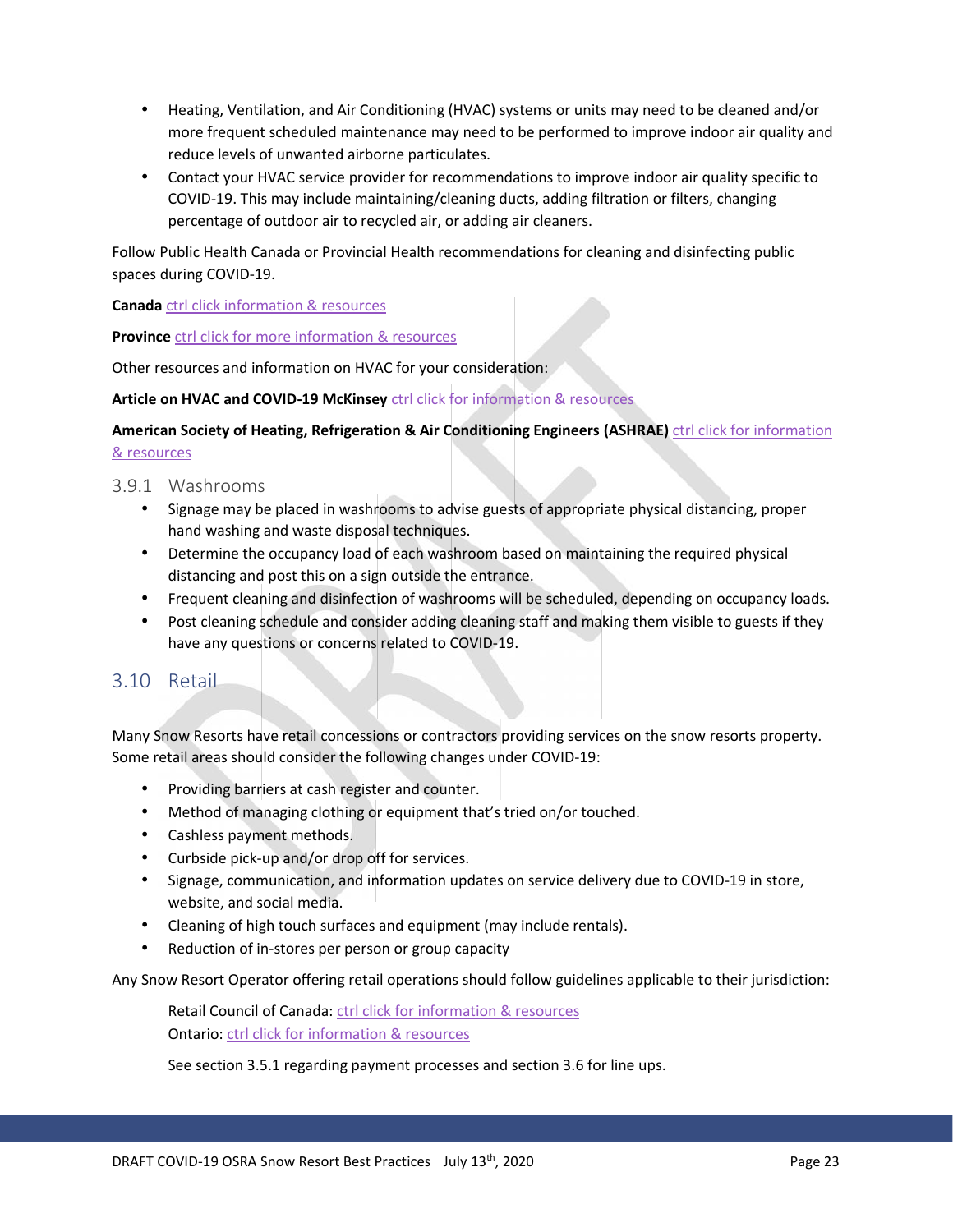#### 3.11 Rental Operations/Guest Use of Equipment

- The rental facility should refer to physical distancing and cleaning measures outlined in this document.
- Update cleaning, maintenance logs, and rental rotation schedules to include requirements for COVID-19.
- Provide additional hand sanitization stations at high touch points areas (boot areas, helmet areas, and counter spaces).
- Provide additional PPE and face shields to staff in the event that physical distancing can't be achieved.
- To allow for physical distancing, Snow Resorts should consider the guest flow (waivers, trying on boots, binding adjustments, payment) to ensure physical distancing and minimize waiting and line ups.
- To reduce cross contamination, separate areas for pick up and drop off should be established. All rental equipment will be sanitized between users; the sanitizing process will be determined based on the manufacturer's recommendations.
- Where available, encourage advance on-line booking.
- Consider decontamination area for drop-offs relevant to guest volumes, venue layout and staff availability to clean as rentals are returned, stowed and available for next cycle of use.
- Consider allowing for more ventilation or air filtration in rental areas.

#### 3.11.1 Repairs

- Where possible, it is recommended that guests call in advance to book repairs.
- Guest equipment (skis, snowboards) should follow the disinfectant protocols noted above for rental equipment, before and after service.
- Curbside Pick-up and/or delivery.

#### 3.12 Snow Programs

(only applies to Snow Resort Operators offering this service)

- All participants must agree to the standard health conditions for visiting the Snow Resort (see Section 3.4 Guest Communications) including hygiene and sanitization protocols.
- If a participant develops symptoms while in the program, the participant should be isolated until others in the participant's family or visitor group have been notified.
- Follow provincial COVID-19 guidelines for childcare.

#### 3.12.1 Lesson and Program Communication

Develop a pre-lesson communication plan, per Section 3.4 Guest Communications, which may include:

Any policies restricting participation (i.e. COVID-19 symptoms) Any pre-screening the snow school has in place.

Information on when to arrive and where to wait prior to lessons.

Information about the lesson experience and what has changed due to COVID-19.

Physical Distancing between staff and guests and when it can't be achieved during a lesson.

Use of PPE, face coverings, goggles, and gloves for winter.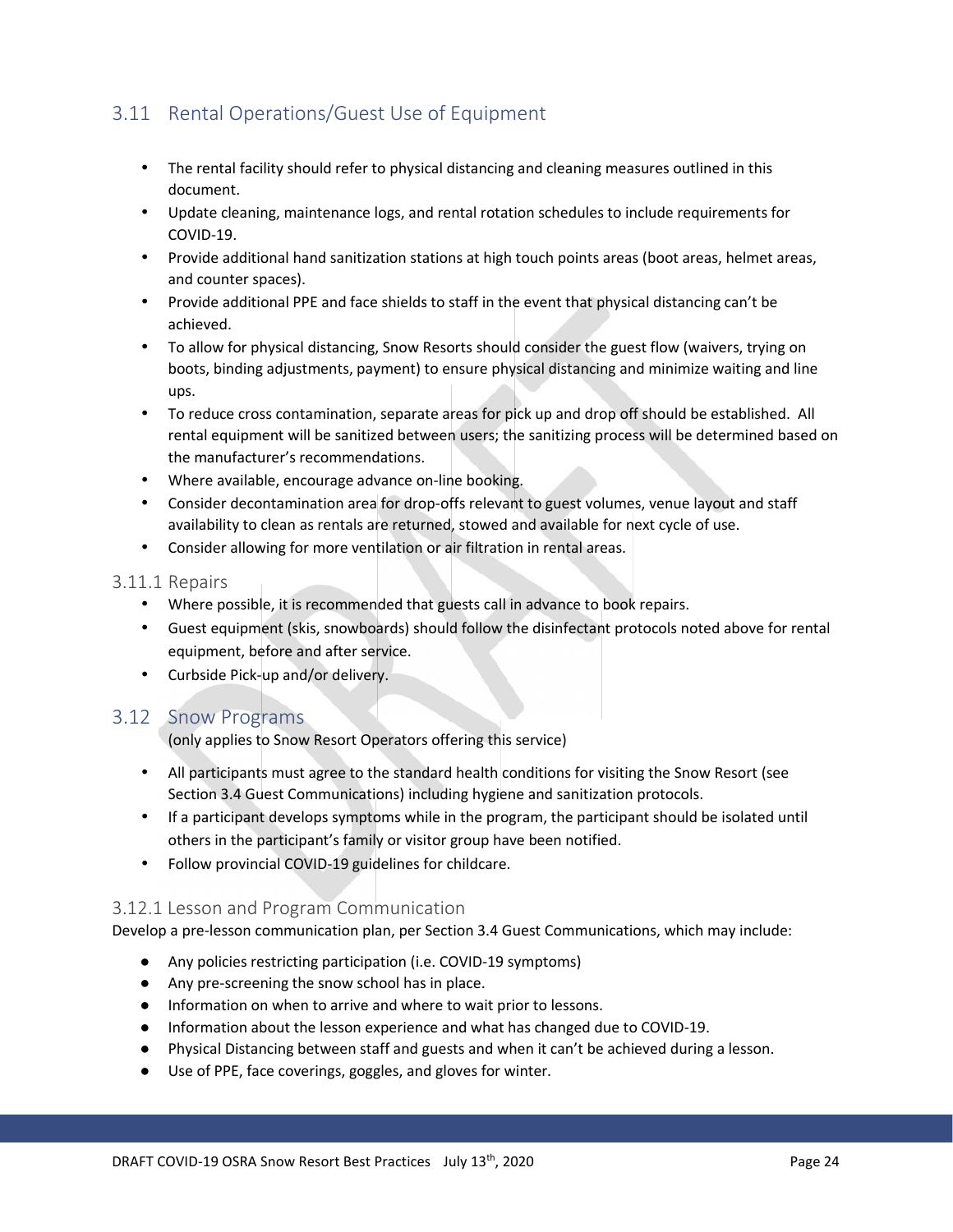Changes or removal of food, beverage and other eating areas for full day programs. Special consideration for toddlers or children under a certain age, as it might be difficult to meet the provincial requirements for daycare, sport camps and physical distancing. Post signage and agreements where the snow resort may request the removal of individuals from the program if they are showing signs of COVID-19.

#### 3.12.2 Meeting Areas

Set up meeting areas to allow for physical distancing (e.g. minimum 2 metre distance), based on provincial gathering requirements.

Use signage to direct guests to meeting areas.

Move as much of the experience to outdoor locations as possible.

Where possible, designate a specific entrance point and a specific exit point to and from the meeting area.

Instructors, coaches, and/or patrol to review and communicate COVID-19 requirements of the snow resort.

3.12.3 Lesson, Coaching, Events, and other Guided Operations.

As of the weeks of July 5<sup>th</sup> and 13<sup>th</sup> 2020, information on return to sport plans are being made available by International, National, Provincial, and other sanctioning bodies; see list of industry partners below:

**Alpine Ontario** ctrl click for more information & resources

**Ontario Snowboard** ctrl click for more information & resources

**Canadian Ski Instructors Alliance** (information pending) ctrl click for more information & resources

**Canadian Association of Snowboard Instructors** ctrl click for more information & resources

**Cross Country Ski Ontario** ctrl click for more information & resources

**Alpine Canada** (pending information) ctrl click for more information & resources

**FIS** ctrl click for more information & resources

- At this time, if a Snow Resort has an affiliation with the list of organizations (above), work in partnership with them to start reviewing information and planning to meet new programming requirements under COVID-19.
- Snow Resorts may have an opportunity to create new in-house programming during COVID-19 pandemic to better balance the needs of the guest and snow resort.

It is a shared responsibility to communicate with industry partners to work together to continuously develop and maintain protocols during the COVID-19 pandemic.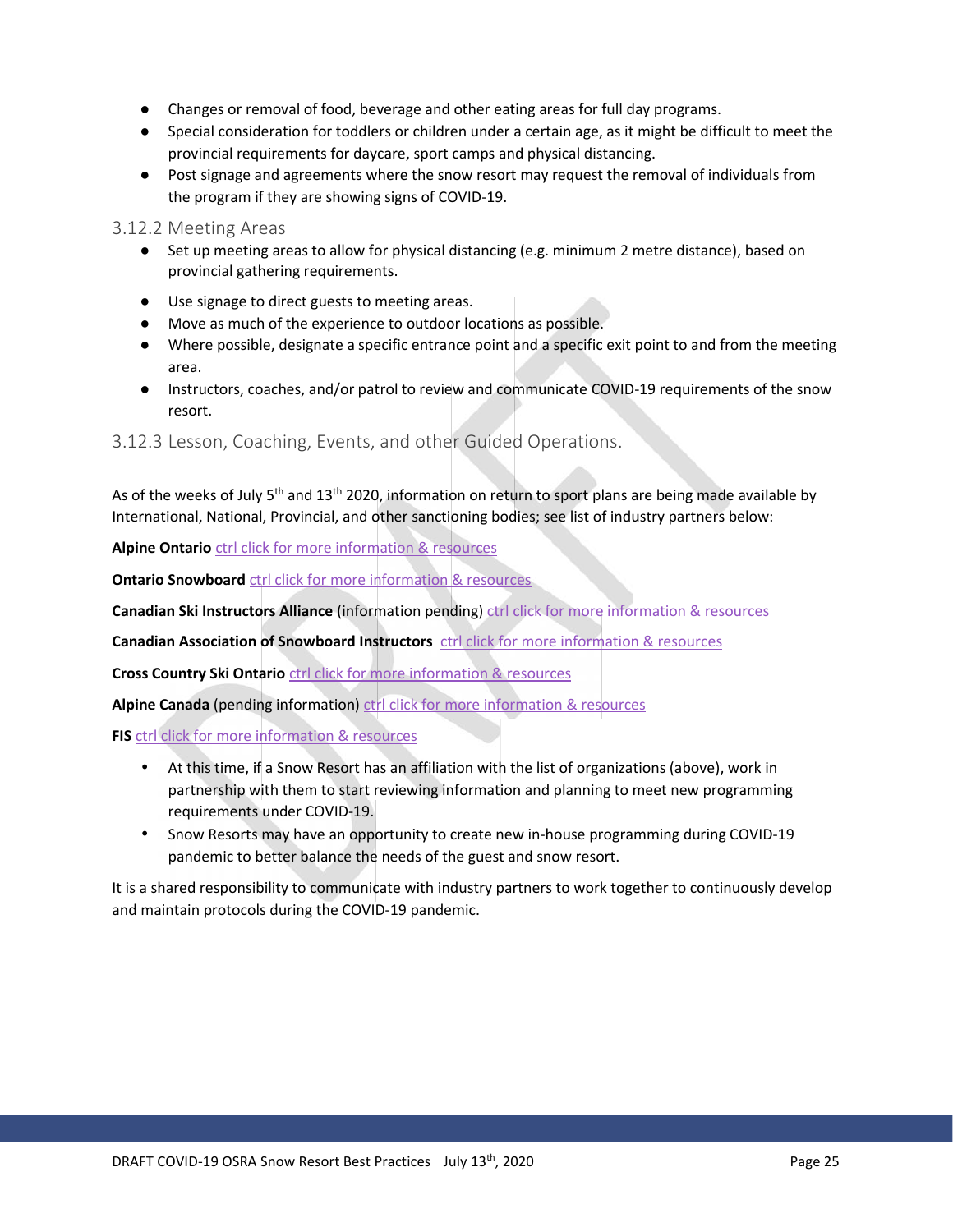#### 3.13.4 Snow Programming General Recommendations under COVID-19

Provide a safety introduction (i.e. physical distancing) for participants. Ensure guests know how to get up on their own, fasten and unfasten binding straps and unclick ski bindings prior to getting on the hill.

Refrain from physical touching e.g. do not shake hands, high five.

When physical distancing cannot be maintained, use alternate precautions such as face coverings and hand sanitization.

Consider teaching aids to enable physical distancing such as experiential/station teaching concept to programming for lower levels with parental assistance (i.e. terrain-based learning).

#### 3.14 Safety, Patrol, and Security

- First aid response at Snow Resorts can vary between operators and include support from local ambulance, first responders, Fire Rescue, Security, and/or professional and volunteer patrollers. All first responders of any kind should be trained to your COVID-19 related plan/protocols and are provided with appropriate PPE.
- There are a number of organizations and standards that may apply depending on jurisdictions and business models.
- Layout of First Aid Hut, Building, or Stations will need consideration for intake of symptomatic and non-symptomatic guests and consideration for triage and trauma.
- Cleaning and sanitation procedures will need to be considered for all medical equipment, tools, and devices.
- Procedures will need to be developed to facilitate the management of COVID-19 symptomatic guests. This should be done in partnership with the local health unit and transfer hospitals/clinics.
- Procedures will need to be developed for first aid response to events under COVID-19 (if applicable to your snow resort).

See additional resources

**Canadian Ski Patrol [Ontario Division(s)]** ctrl click for more information & resources

**St. John's Ambulance** ctrl click for more information & resources

**Canadian Red Cross** ctrl click for more information & resources

**The Canadian Centre for Occupational Health and Safety** (CCOHS): ctrl click for more information & resources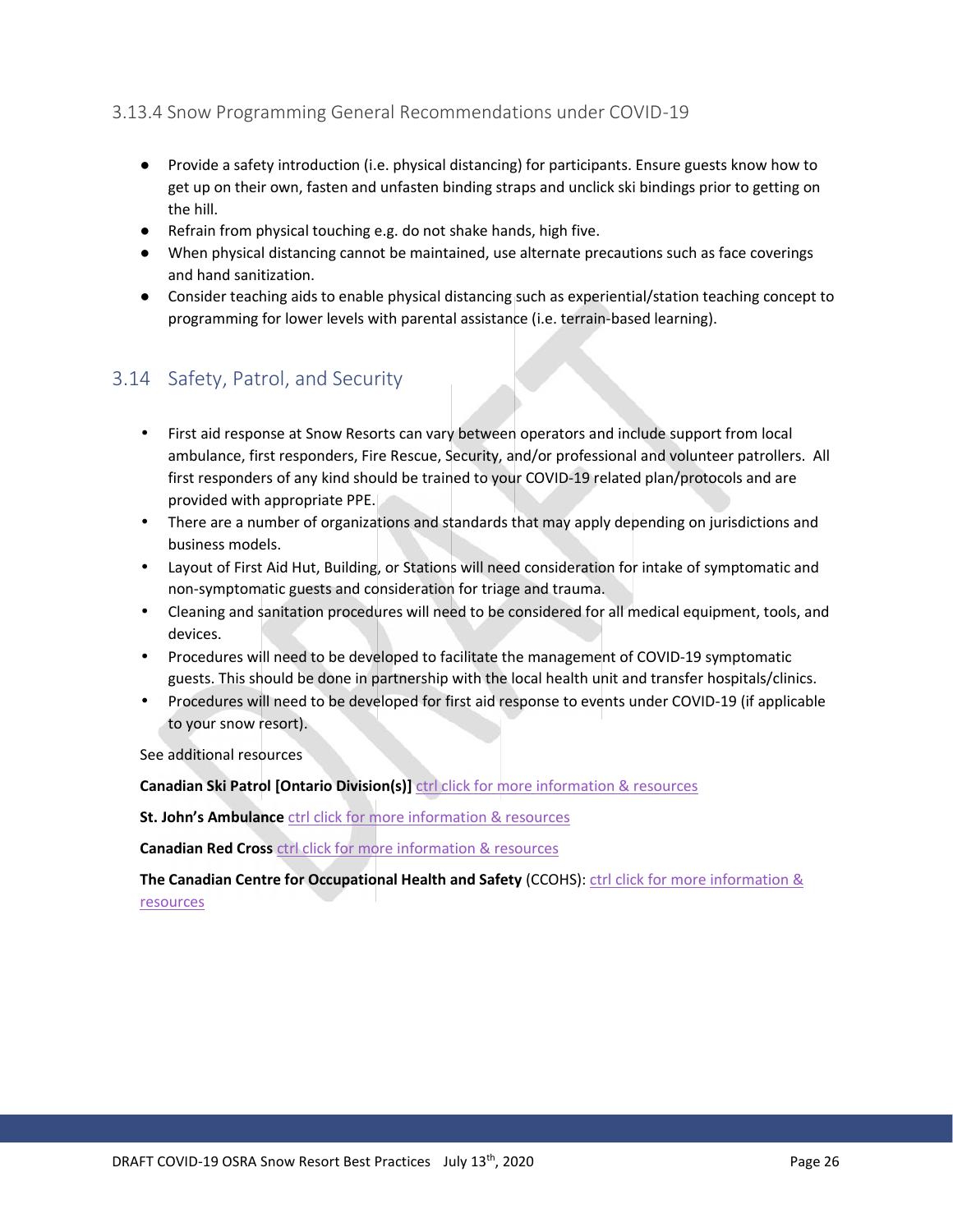#### 3.15 Food and Beverage

Any operator wishing to provide food and beverage service **will follow all provincial and municipal regulations and national guidance** established for food and liquor services during COVID-19.

- Providing barriers at cash register or counters.
- Cashless payment methods.
- Curbside pick-up and/or drop off for services.
- Signage, communication, and information updates in kiosks, cafeterias, bars, and restaurant areas this includes updating website, and social media.
- Cleaning of high touch surfaces and equipment.
- Reduction of per person or group capacity.
- Spacing of line-work within the kitchen.
- Spacing, design, layout, and capacity of seating areas.
- Developing barriers within seating areas.
	- Menu development to help manage table-turnover relating to capacity and volume requirements.
- Reservations system may need to be introduced to better accommodate capacity.
- Increasing capacity with temporary structures to better manage capacity.

The following guides are the food and beverage industry recommended practices Snow Resorts can utilize:

Restaurants Canada Reopening Best Practices: ctrl click for more information & resources The Canadian Centre for Occupational Health and Safety has produced a tip sheet, "Coronavirus (COVID-19) Tips – Restaurants and Food Services": ctrl click for more information & resources

#### 3.13 Accommodation

Accommodation offerings may or may not be operated by the Snow Resort Operator. In many of these communities, there is a wide range of tourist accommodation available from several different providers. Any accommodation provided by the Snow Resort Operator will comply with the most up to date COVID-19 prevention strategies for the accommodation sector mandated by local, provincial and/or federal authorities. The Snow Resort Operator should encourage all its accommodation partners to do the same.

Please see provincial hotel and accommodation associations for specific measures and guidance related to accommodations. See Hotel Association of Canada for more details and links: ctrl click for more information & resources

#### **END OF DOCUMENT**

#### **Appendices to follow**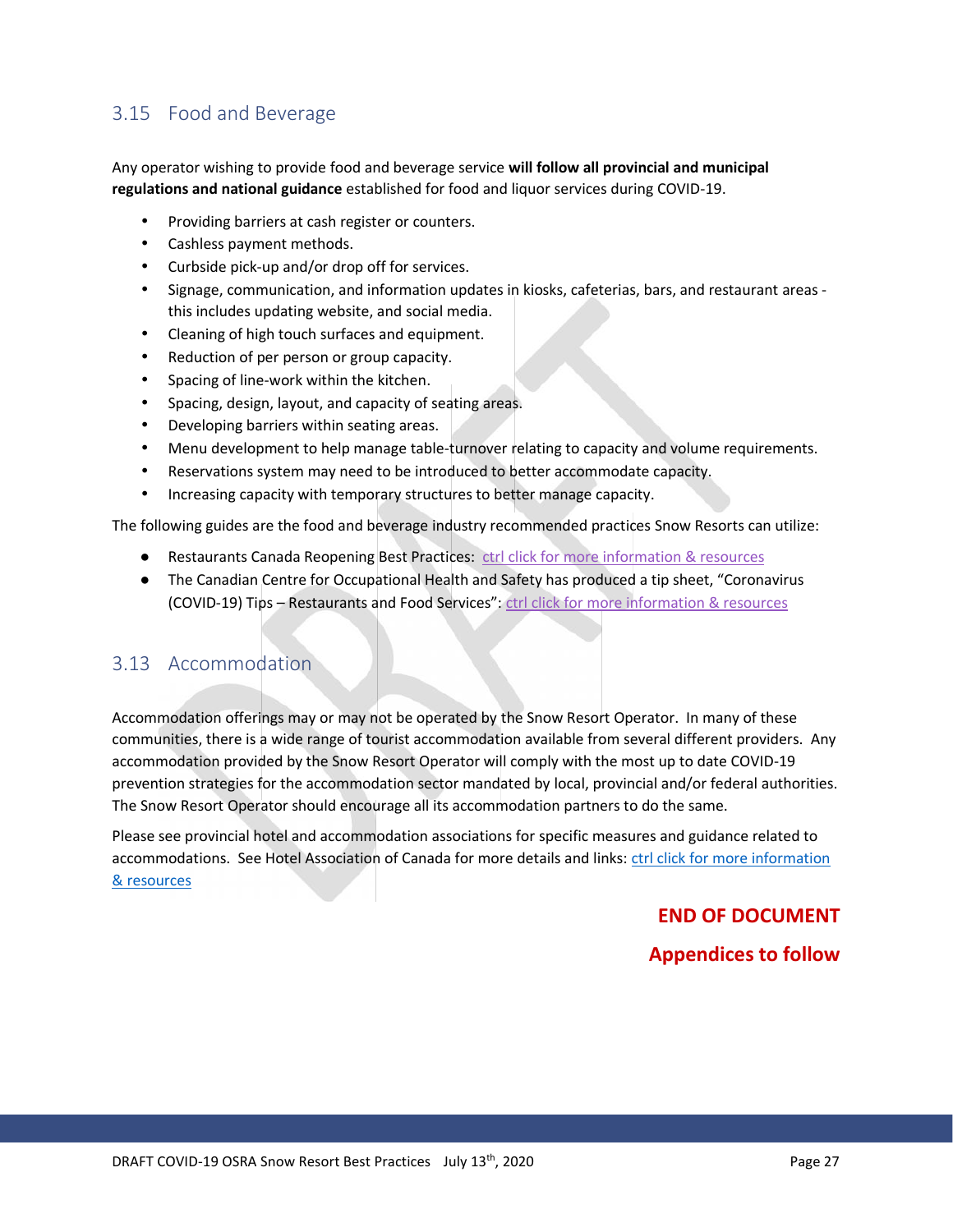# Appendices

## Appendix 1: Links

#### Public Health Links:

| Public Health Service of<br>Canada | www.canada.ca/en/public-health/services/diseases/2019-novel-<br>coronavirus-infection.html                                                                       |
|------------------------------------|------------------------------------------------------------------------------------------------------------------------------------------------------------------|
| Alberta                            | https://open.alberta.ca/dataset?q=covid&sort=score+desc&pubtype=Orders<br>+and+Directives&tags=COVID-19                                                          |
|                                    | https://www.alberta.ca/coronavirus-info-for-albertans.aspx                                                                                                       |
| <b>British Columbia</b>            | www2.gov.bc.ca/gov/content/health/about-bc-s-health-care-system/office-<br>of-the-provincial-health-officer/current-health-topics/covid-19-novel-<br>coronavirus |
| Manitoba                           | www.gov.mb.ca/covid19/soe.html                                                                                                                                   |
| New Brunswick                      | www2.gnb.ca/content/gnb/en/departments/ocmoh/cdc/content/respirator<br>y diseases/coronavirus/resources.html                                                     |
| Newfoundland and<br>Labrador       | www.gov.nl.ca/covid-19/alert-system/public-health-orders/                                                                                                        |
| <b>Northwest Territories</b>       | www.gov.nt.ca/covid-19/en/public-health-orders                                                                                                                   |
| Nova Scotia                        | novascotia.ca/coronavirus/alerts-notices/#provincial-state-emergency                                                                                             |
| Nunavut                            | gov.nu.ca/health/information/covid-19-novel-coronavirus                                                                                                          |
| Ontario                            | covid-19.ontario.ca/                                                                                                                                             |
| Prince Edward Island               | www.princeedwardisland.ca/en/topic/covid-19                                                                                                                      |
| Quebec                             | www.quebec.ca/en/health/health-issues/a-z/2019-coronavirus/                                                                                                      |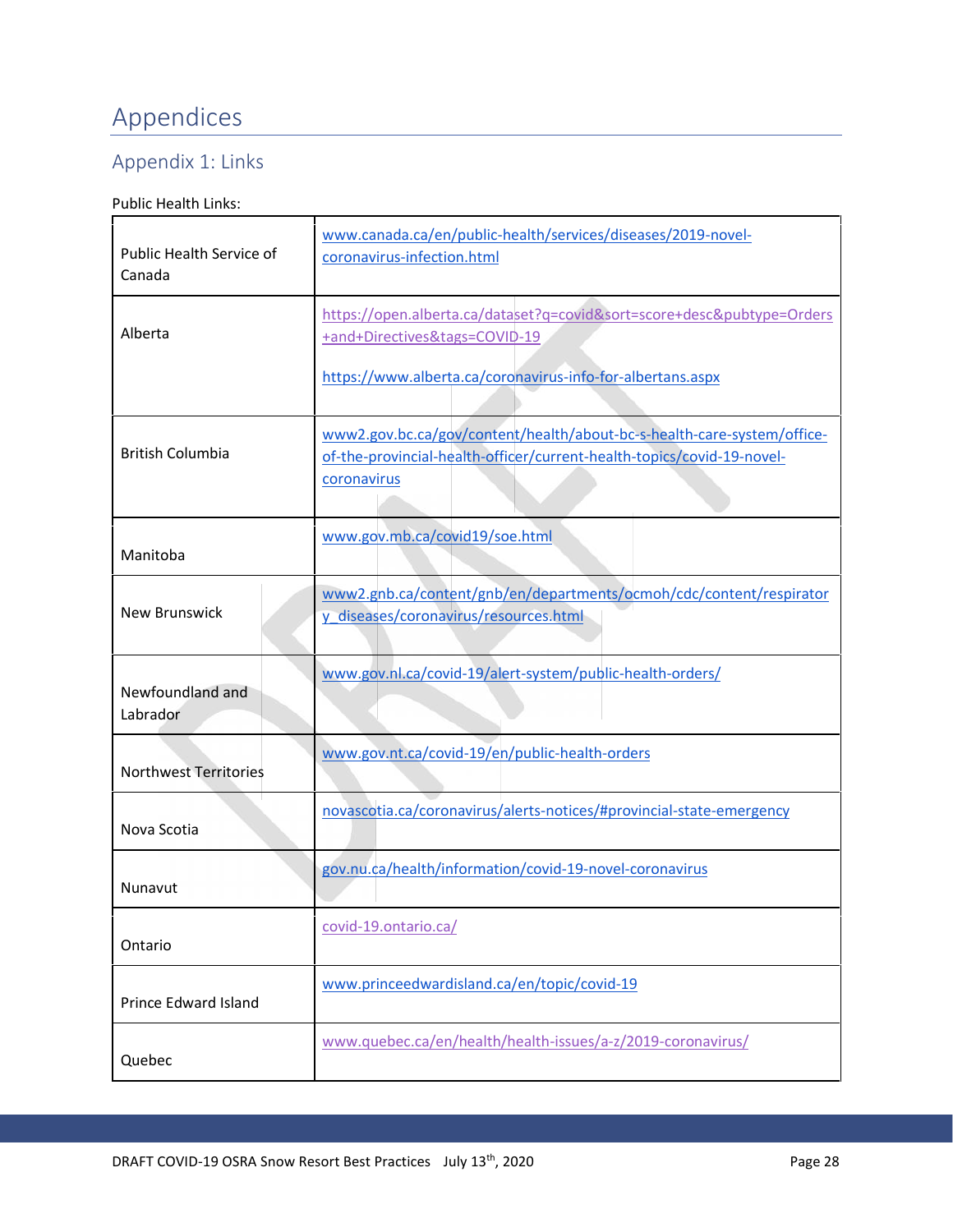| Saskatchewan | www.saskatchewan.ca/government/health-care-administration-and-<br>provider-resources/treatment-procedures-and-guidelines/emerging-<br>public-health-issues/2019-novel-coronavirus/public-health-<br>measures/public-health-orders#current-public-health-orders |
|--------------|----------------------------------------------------------------------------------------------------------------------------------------------------------------------------------------------------------------------------------------------------------------|
| Yukon        | yukon.ca/en/health-and-wellness/covid-19-information/latest-updates-<br>covid-19/current-covid-19-situation                                                                                                                                                    |

## Worker Safety Directives & Resources

The provincial agencies are listed below:

| Canadian Centre for Occupational Health & Safety                                               | www.ccohs.ca/products/publications/covid19/                                                    |
|------------------------------------------------------------------------------------------------|------------------------------------------------------------------------------------------------|
| Worker's Compensation Board of Alberta                                                         | www.wcb.ab.ca/about-wcb/news-and-<br>announcements/COVID-19.html                               |
| WorkSafeBC (Workers' Compensation Board of BC)                                                 | www.worksafebc.com/en/about-us/covid-19-<br>updates                                            |
| Workers Compensation Board of Manitoba                                                         | www.wcb.mb.ca/how-the-wcb-is-responding-to-<br>covid-19                                        |
| WorkSafe NB (New Brunswick)                                                                    | www.worksafenb.ca/safety-topics/covid-19/covid-<br>19-what-workers-and-employers-need-to-know/ |
| WorkplaceNL (Newfoundland & Labrador)                                                          | www.workplacenl.ca                                                                             |
| Workers' Compensation Board of the Northwest<br><b>Territories and Nunavut</b>                 | www.wscc.nt.ca/health-safety/covid-19                                                          |
| Workers' Compensation Board of Nova Scotia                                                     | www.wcb.ns.ca/covid19.aspx                                                                     |
| Ontario-Ministry of Labour, Training, & Skills<br>Development                                  | https://www.labour.gov.on.ca/english/hs/index.php                                              |
| <b>Ontario-Workplace Safety Prevention Services</b>                                            | https://covid19.wsps.ca/                                                                       |
| Ontario-Workplace Safety & Insurance Board                                                     | www.wsib.ca/en/novel-coronavirus-covid-19-<br>update                                           |
| Workers' Compensation Board of Prince Edward<br>Island                                         | www.wcb.pe.ca/COVID19                                                                          |
| Commission des norms, de l'équité, de la santé et<br>de la sécurité du travail (CNESST Quebec) | www.cnesst.gouv.qc.ca                                                                          |